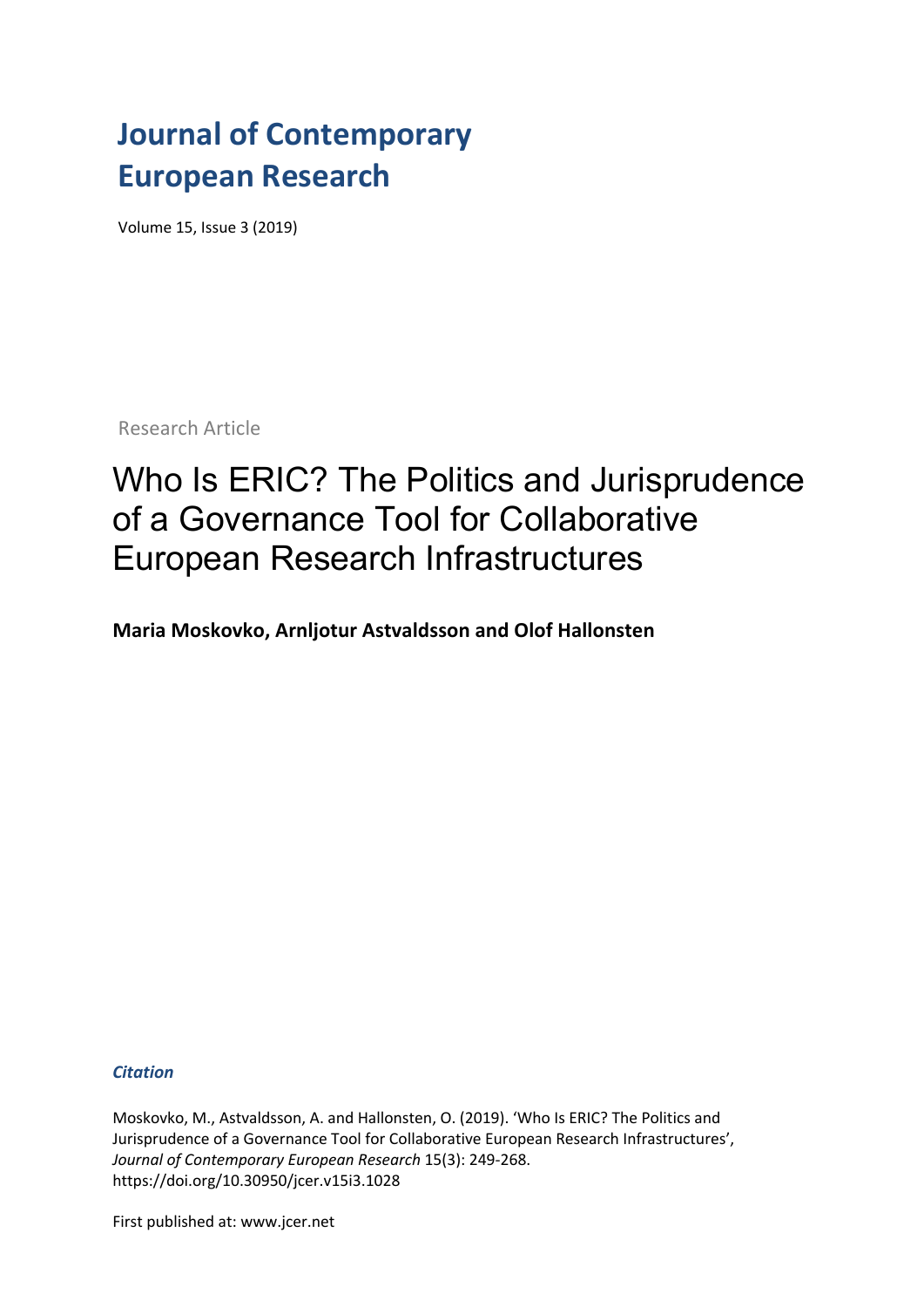### Abstract

Pan-European research infrastructures (RIs) have been labelled a 'pillar' of the European Research Area initiative (ERA) and 'engines' which are expected to drive forward the European Union (EU) economy by advancing its science and technology and ultimately its competitiveness on the global arena. The focus of this article is on the origins and nature of a policy tool named the European Research Infrastructure Consortium (ERIC), introduced by the EU in 2008 specifically for the purpose of stimulating and simplifying the set-up and operation of pan-European RIs.

The article offers an analysis of ERIC from the perspectives of legal, organisational and science policy studies. The findings demonstrate that enactment of the legal instrument signals the increasing involvement of a supranational body in a traditionally intergovernmental context of science policy. ERIC as a legal framework is characterised by its flexible nature in the sense that members of ERIC enjoy a significant discretion as to, for example, internal structure and financing. The taxonomy of twenty RIs which have to date been set up under ERIC status underlines the all-encompassing nature of the legal tool, which raises a number of further scholarly questions addressed here.

### Keywords

Research infrastructures; European Research Infrastructure Consortium; Policy instrument; Scientific collaboration; Consortium; Intergovernmental legal instrument

How can the European Union (EU) enable day-to-day operations of such scientific organisations as a particle accelerator, a large data repository on societal values, or a platform facilitating biomedical research across different nations? Diverse in their missions, these types of collaborative facilities and resources for science have attained an umbrella term of 'research infrastructure' (RI) in the EU policy jargon. For over a decade, RIs have been praised for their ability to strengthen the scientific and technological capabilities of the EU through innovation and their potential to contribute to the Union's competitiveness on the global stage. In order to facilitate a quicker set-up and smoother operation of European RIs, an entirely new organisational form, called the European Research Infrastructure Consortium (ERIC), was launched by the European Commission (Commission) in 2008. ERIC provides RIs with a legal personality and such features of an international organisation (IO) as exemptions from value added tax (VAT) and EU procurement rules.

Nearly a decade after the launch of ERIC, twenty RIs in different scientific areas have been set up with its help (see the table in the Appendix). Nevertheless, the existing scholarly research on ERIC is mostly case-specific (Lindström and Kropp 2017; Reichel, Lind and Hansson 2014), or limited to certain aspects of the ERIC phenomenon such as public participation (Ryan 2015), intellectual property (IP) rights (Yu, Wested and Minssen 2017), or public procurement (Graber-Soudry 2019). We identify a need for broader research efforts in political science, history, organisational studies, legal, as well as science and innovation policy studies on what ERIC is, where it came from, why it was introduced and how it works. This article marks a beginning for such research efforts, by laying out the historical origins of the ERIC phenomenon, the policy processes by which it came about, the details of the regulation upon which it rests, as well as the organisational characteristics of ERICs<sup>1</sup>.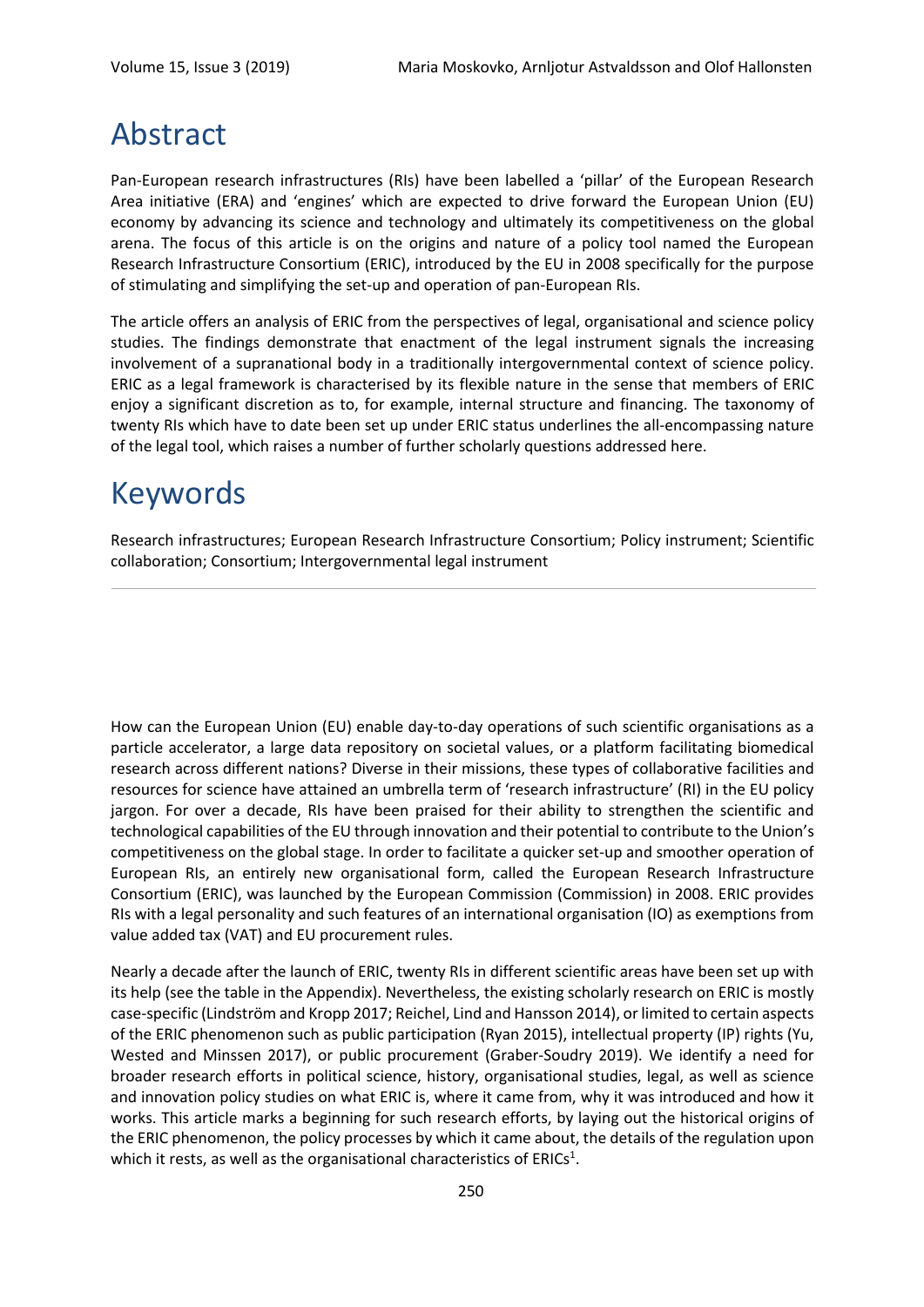Historically, European collaboration on science was not a part of the original mandate of the then-European Community, rather it was made possible due to ad hoc intergovernmental solutions. Several successful cases of such collaborations include the European Organisation for Nuclear Research (CERN) in nuclear and particle physics, the European Southern Observatory (ESO) for ground-based astronomy, the European Synchrotron Radiation Facility (ESRF) for multidisciplinary materials and life sciences, and the space programmes within the European Space Association (ESA) (Krige 2003; Papon 2004; Hallonsten 2014). All of these, and several others have proven the worth of European intergovernmental collaboration in science and enabled Europe to keep up with international competition, foremost from the United States and Japan, in many scientific and technological fields. Some collaborative efforts have even given pan-European scientific communities an alleged global lead in their respective areas, in spite of an absence of coherent policy frameworks for their launch and development (Hallonsten 2016: 73-74).

In recent years, policymakers have paid increased attention to how RIs are funded and organised, not only in the natural and technical sciences but also in medicine, social sciences and the humanities. This is now a common theme in research and innovation policy, both at member state levels, as well as at such intergovernmental fora as the Global Science Forum (GSF)<sup>2</sup> of the Organisation for Economic Cooperation and Development (OECD) and G7. This is also a policy area where the EU has been proactive in enabling new European collaborations: in addition to money allocated via the EU funding schemes for research, the launch of the ERIC organisational form may be viewed as a very significant step of the EU in demonstrating its unprecedented commitment and exercising its law-making powers in the research and innovation area.

The article begins by introducing the methods it relies on. The following section provides a conceptual and historical background of European collaborations on science. Thereafter, we outline the developments in the domain of research policy which led to the EU's increased involvement in the matter of RI. The article continues with reflections on those legal foundations of the EU which enabled ERIC, before sketching out its legal portrait by dissecting the ERIC regulation (2009). Finally, we consider the organisational characteristics of ERICs and conclude by reflecting on the nature of this policy tool and suggesting potential paths for further research.

#### **A NOTE ON METHODS**

The primary questions we aim to answer in this article are what ERIC is, how and why it came about and what characteristics organisations under the status of ERIC possess. We acknowledge that the scope of a single article allows us to reveal only a concise account of the background and characteristics of ERIC; however our attempt to conduct this interpretive study by employing the perspectives of a legal scholar, a sociologist of science and a political scientist is done with the intention of delivering the starting point for a comprehensive analysis of this policy tool.

The foundation of the article is built upon a synthesis of historical accounts of European scientific cooperation on the matter of RI. The timeframe stems from the post-Second World War period until more recent developments leading up to the creation of ERIC in the late 2000s. With the purpose of determining the underlying causes leading up to the launch of the supranational ERIC instrument, we focus on the policy-related, legal and organisational explanatory factors which led to ERIC as an outcome. This allows us to draw inferences regarding the driving forces which stimulated the enactment of this legal tool.

As a second step, we trace the legislative processes around the enactment of the policy instrument by following the stages of the EU legislative procedures. The legal study of the ERIC form in this article is based upon a classic legal doctrinal method whereby relevant legislation and related preparatory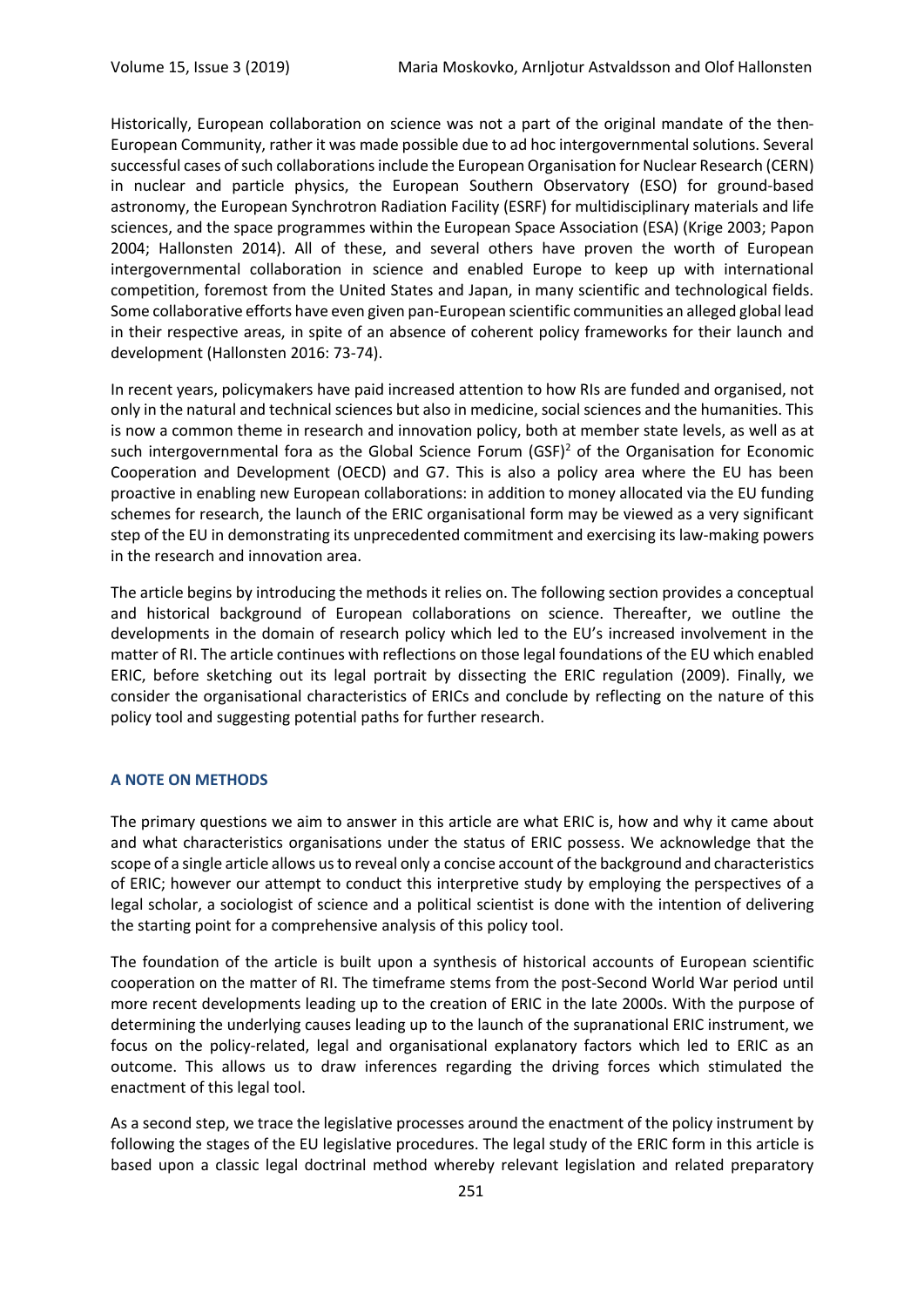material has been examined and analysed in order to explain the legal form and the legal framework it is built on. For this purpose, publicly available documents were retrieved from the EU Lex and the archives of the EU institutions involved in decision-making on the ERIC instrument. The time frame was set for the period between 2000, marking the launch of the ERA initiative, and 2013, with the amendment of the ERIC regulation. The focus on the legal dimension of ERIC allows us to summarise and reflect on the main features of this legal tool.

An overview of the present-day organisational landscape of the twenty ERIC facilities was performed by constructing a table in order to differentiate between the diverse ERIC facilities (see Appendix). The information was retrieved from the websites of the individual ERIC facilities, official decisions of the Commission on the status of ERIC, the European Research Infrastructure Forum (ESFRI) roadmaps and the Commission's own account of the ERIC landscape.

#### **BACKGROUND: 'EUROPE IS NOT OPTIMALLY ORGANISED'**

Modern society is often seen as an organisation society (Presthus 1979; Coleman 1982; Perrow 1991), and the dominating organisational form is the limited liability company, the detailed legal status and leeway of which differs slightly between different countries, but the basic principles of which are universal. Aside from limited liability companies, governmental agencies, foundations and various forms of associations (including non-governmental organisations (NGOs) and international treaty organisations) are also common forms of organising collective endeavours, the goals of which are hard to accomplish without such a formal structure. Although there are several indications that scientific research is an activity with distinct characteristics that differ from, for example, the exercise of power through governmental authority and the accumulation of profit by the efficient production and marketing of products and services (e.g. Merton 1973; Whitley 1984; Münch 2014), there has, hitherto, been no organisational form that is specifically provided for international collaboration on science.

In most countries, both universities and independent governmental research institutes are either nonprofit foundations, limited liability companies or governmental agencies. Large scientific facilities (Big Science) are typically operated either as companies, IOs or subsidiaries of foundations and associations, regardless of whether they are nationally or internationally owned and funded (Hallonsten and Heinze 2012). Prior to the launch of the ERIC organisational form – which may be looked upon as a form enabling collaborative research activity – multinational European research facilities were either treaty organisations (e.g. CERN, ESO) or limited liability companies established and operated under domestic legislation in the countries of their location (e.g. ESRF, the Institute Laue Langevin (ILL) and the European X-ray Free Electron Laser (XFEL)) (Hallonsten 2014). Smaller-scale and networked European RIs and other similar entities were, similarly, companies or associations (Lindström and Kropp 2017).

The Treaties of Paris (1951), Rome (1957) and Brussels (1967) that founded the European Coal and Steel Community (ECSC) and the European Economic Community (EEC) included no provisions on collaboration in science, other than on the side of applied sciences, for instance within the European Atomic Energy Community, Euratom (Middlemas 1995: 21-22). Thus, it was not until the 1970s that science and technology became an area of European Community policy (Grande and Peschke 1999: 45; Papon 2004: 69-70), and not until the new millennium that the EU actively started to take part in the maintenance and development of a broad research base in Europe, through its ERA initiative.

Nonetheless, as noted above, (Western) Europe managed to establish a number of collaborative IOs in science, building on post-war technology optimism and the unprecedented resource mobilisation in science, innovation and education in the North America and Europe of the 1950s and 60s. Part of the reason behind the launch of CERN in 1954 was to counter the 'brain drain' from Europe to the United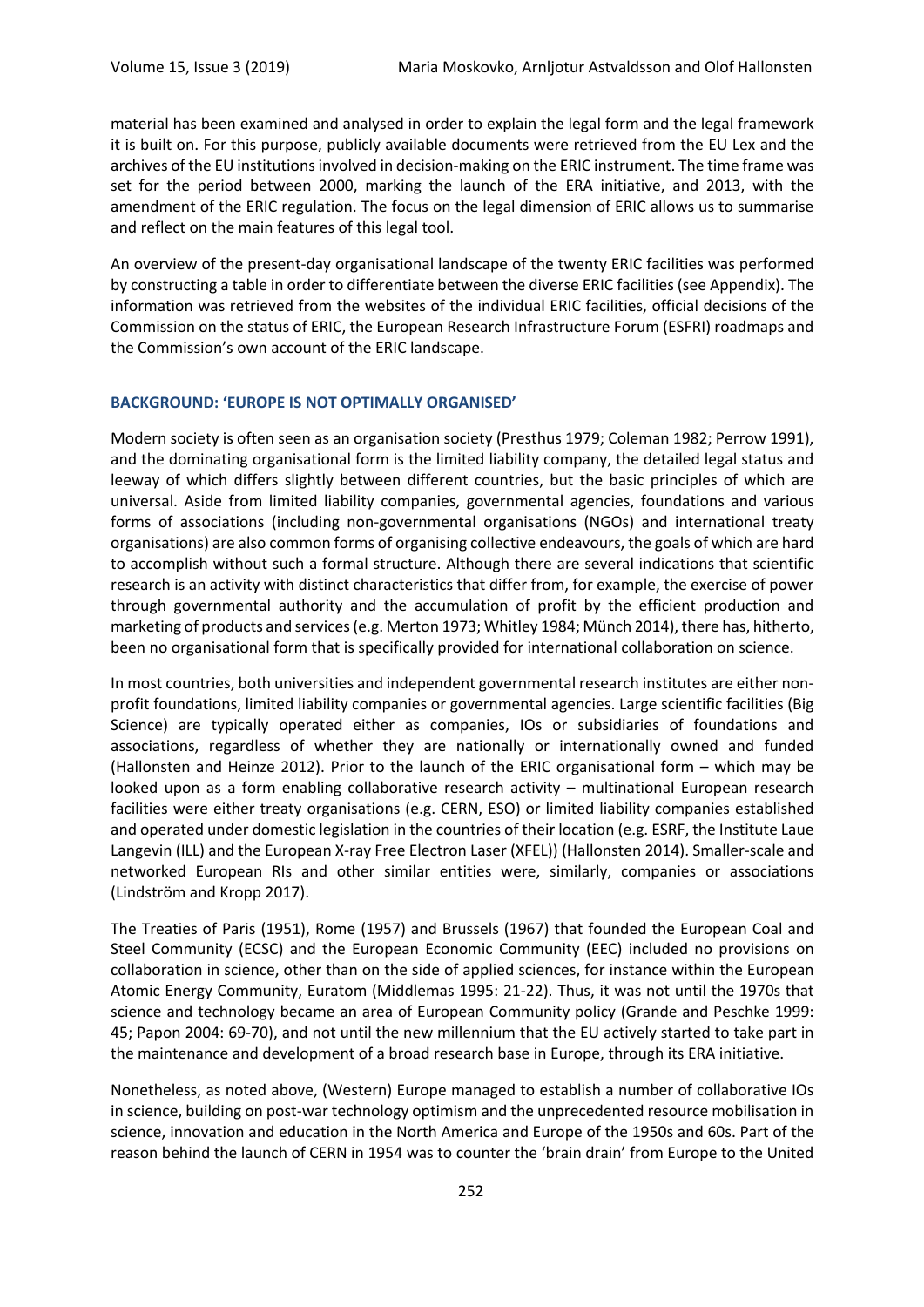States and to keep German nuclear physicists occupied with peaceful research (Krige and Pestre 1987). CERN and its later counterparts in other areas of science were also motivated by global competition which necessitated intergovernmental collaboration to achieve a critical mass and reach the necessary levels of competitiveness (Krige 2003; Hallonsten 2016: 53-56).

Since European collaboration in science was not part of the mainstream Western European political integration process (through the ECSC, EEC, European Community and EU), for the remainder of the century it stayed formally uncoordinated and dominated by ad hoc solutions and a variety of organisational forms and legal arrangements. As of today, the area of research and innovation belongs to the area of shared competences between the EU and the Member States (Article 4, Treaty on the Functioning of the European Union (TFEU)), where the EU has 'competence to carry out activities, in particular to define and implement programmes', while 'the exercise of that competence shall not result in Member States being prevented from exercising theirs' (Article 4, TFEU).

While national political systems normally have procedures and institutions in place to channel initiatives – big and small – in science (e.g. systems of national laboratories, and political decisionmaking processes) (Hallonsten and Heinze 2012), European countries collaborate with the help of a vast and complex assortment of political deals and negotiations on a variety of levels, for which there are usually no (directly applicable) rules or guides to rely on. Some analysts have claimed that this lack of coherence is in fact one of the reasons for the scientific successes of many of these collaborations, as it has kept bureaucracy and institutional inertia at bay and bred a dynamic efficiency in which every specific collaborative project is allowed to meet the demands of its particular scientific community at the time of its realisation (Papon 2004; Gaubert and Lebeau 2009: 38; Hoerber 2009: 410).

However, the incoherence and lack of framework, especially in comparison to the structured process of launching megaprojects in the United States (Hallonsten and Heinze 2012; Hallonsten 2016: 86-87, 94-95), also meant that the policy field was very opaque and cluttered, and it seemed nearly impossible to avoid repeating the mistakes of predecessors. This situation led Peter Tindemans, former Secretary General of the non-profit interest organisation EuroScience and former president of the OECD Megascience Forum, to reflect that 'Europe is not optimally organized' and that 'European policy wheels in this area more frequently keep churning and churning, and then after a long period come to a halt' (Tindemans 2000: 3). In practice, several collaborations have been blatantly exposed to the realpolitik of the mainstream European integration process, such as the British-French strains of the 1960s, which delayed the launch of ESO, the French-German partnership of the 1960s and 70s that enabled the creation of ILL and ESRF, and the problematic relationship between Germany and Russia in the early 2000s that put their mark on the structure of the XFEL collaboration (Hallonsten 2014).

Historians and sociologists of science have concluded that the difficulties in reaching agreeable solutions in a timely manner are due not only to insufficient regulatory frameworks and institutionalised practices, but also the basic reason for political collaboration. With very few exceptions, European countries do not take part in collaborations in science (or otherwise) other than out of self-interest – 'the pursuit of one's interests by other means' as Krige (2003: 900) phrased it; while a collaboration is many times far greater than the sum of its parts, and can give European scientific communities a global competitive advantage, as arguably happened in the case of CERN, ILL and ESRF (Hallonsten 2016: 72, 90).

Hence, tensions between self-interest and the common good represent a conflict of interest that shows up in many different forms in these collaborations. This is evident in the negotiations over financial contributions, including the often difficult issue of domestic taxation, in the decision over siting, in the devising of schemes to regulate procurement of goods and services and the allocation of access to joint resources among national scientific communities (Hallonsten 2014: 43-45). In other words, the room for active policymaking in this area by the European supranational legislative and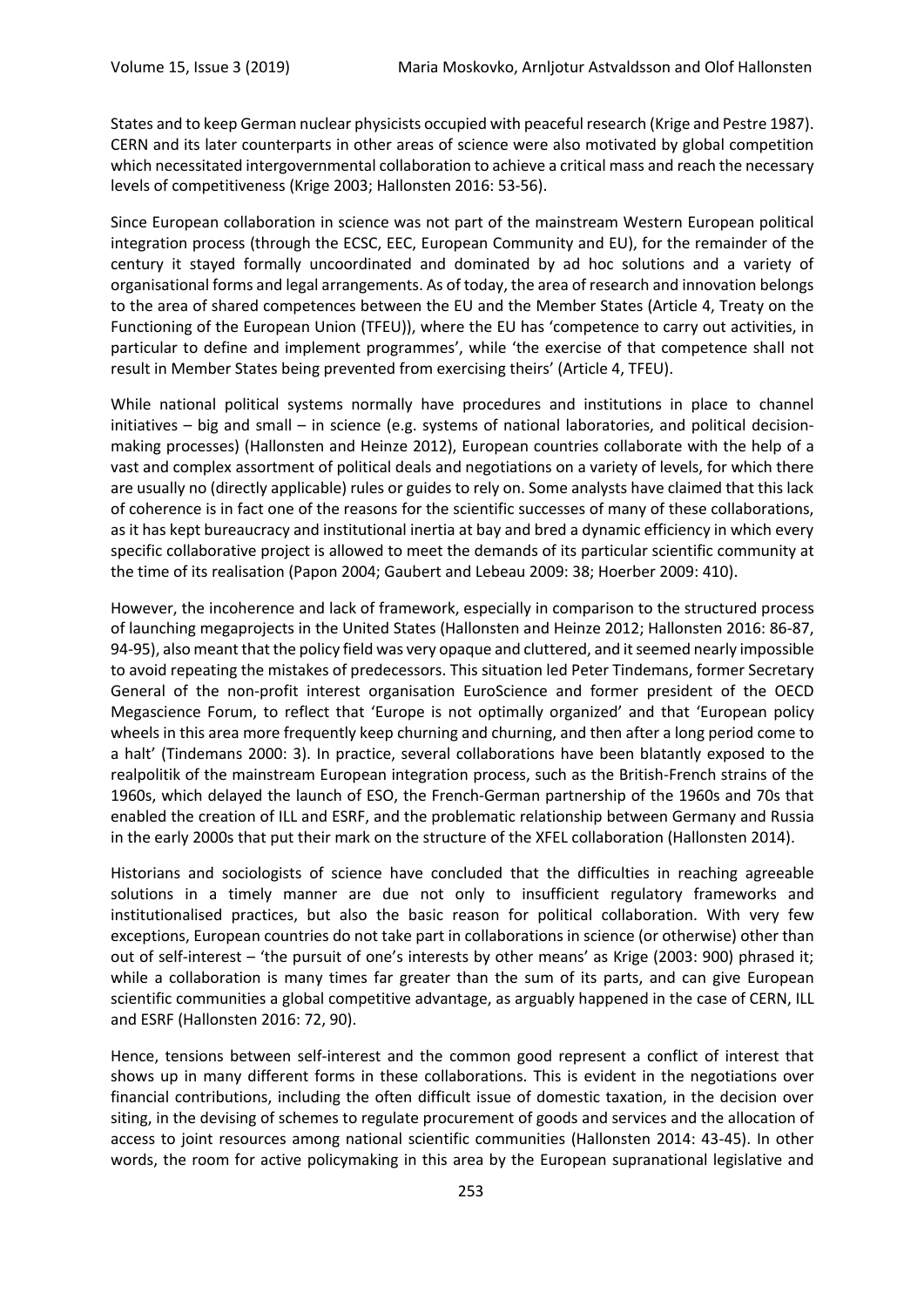policymaking body, to reduce barriers to successful launches of collaborative endeavours and ease tensions between national self-interest and common good, is significant.

#### **THE INCREASED INVOLVEMENT OF THE EU IN RESEARCH POLICY**

It was not until the 1970s that the European Community began paying attention to interstate collaboration in science and technology and at first the efforts were targeted at specific technological areas identified as important for European long-term economic growth (Tindemans 2009: 14). Specifically, on the side of RIs, it took until the Second Framework Programme (FP2, 1987-1991) before any funding was made available. Within it, a 30 million European Currency Unit (ECU) budget was allocated to the 'use of major installations' (European Council 1987). This fund was expanded gradually over the years and the successive framework programmes, but it was not until the early 2000s and the launch of the ambitious ERA initiative that RIs got a prominent position in EU-wide science and technology policy.

One of the tasks of the ERA was to enable the creation and operation of world-class European RIs (Chou 2014; Ryan 2015). As a result, in 2002, the policy coordinating platform ESFRI was set up by the initiative of the European Council in order to carry out a coherent EU-wide policy on existing and upcoming RIs (Papon 2009: 40). ESFRI is composed of national delegates and a representative of the Commission, and its nature and purpose may be looked upon as one of the means of realisation of the ERA objectives in the realm of RIs (Ryan 2015: 309).

ESFRI may also be described as a soft mechanism of policy coordination: it has been able to set some priorities by performing an EU-wide 'inventory' of new RIs and major upgrades of the existing projects of pan-European importance (Pero 2010; Feder 2016), much like the national processes that have been accomplished in parallel in most EU Member States. However, ESFRI's mandate neither covers funding nor real political priorities, and so the task of shepherding promising RIs towards realisation is still left to the Member States to negotiate. The ESFRI inventory, which is updated regularly and published in a 'roadmap' document (ESFRI 2006, 2008, 2010, 2016, 2018) has been criticised for being an 'impossible wish list' without differentiation between large and small infrastructure projects and with insufficient connection to the real processes of political decision-making around RIs in Europe (Springfellow 2016).

If the ERA made RIs a priority of EU research policy, the Europe 2020 strategy placed them in an even more elevated position: pan-European RIs were declared a 'pillar' of the strategy and pictured as the 'engines' which are expected to drive forward the EU economy by advancing its science and technology (European Commission 2008; ESFRI 2008a). Following this aspirational discourse, the EU bureaucratic machineries got to work on hammering out practical initiatives in the RI domain, which eventually produced the ERIC regulation. In 2007, the Commission took stock of the development of the ERA within the European Council's 2000 Lisbon Strategy (European Council 2000) in a specific green paper in which the ERA was described as the 'internal market for research' – an area which should allow for the free movement of researchers and free circulation of knowledge (European Commission 2007).

While acknowledging that progress had indeed been made, the Commission highlighted the fragmentation of research activities as a concern for the ERA, with research activities still largely confined to individual Member States. These concerns, the Commission said, could in part be met by establishing and operating 'world-class research infrastructures, integrated, networked and accessible to research teams from across Europe and the world' (European Commission 2007: 2). Pan-European infrastructures could be in service for the entire EU and would replace dispersed national and regional funding, tackling ineffective allocation of resources, potential duplication of research efforts and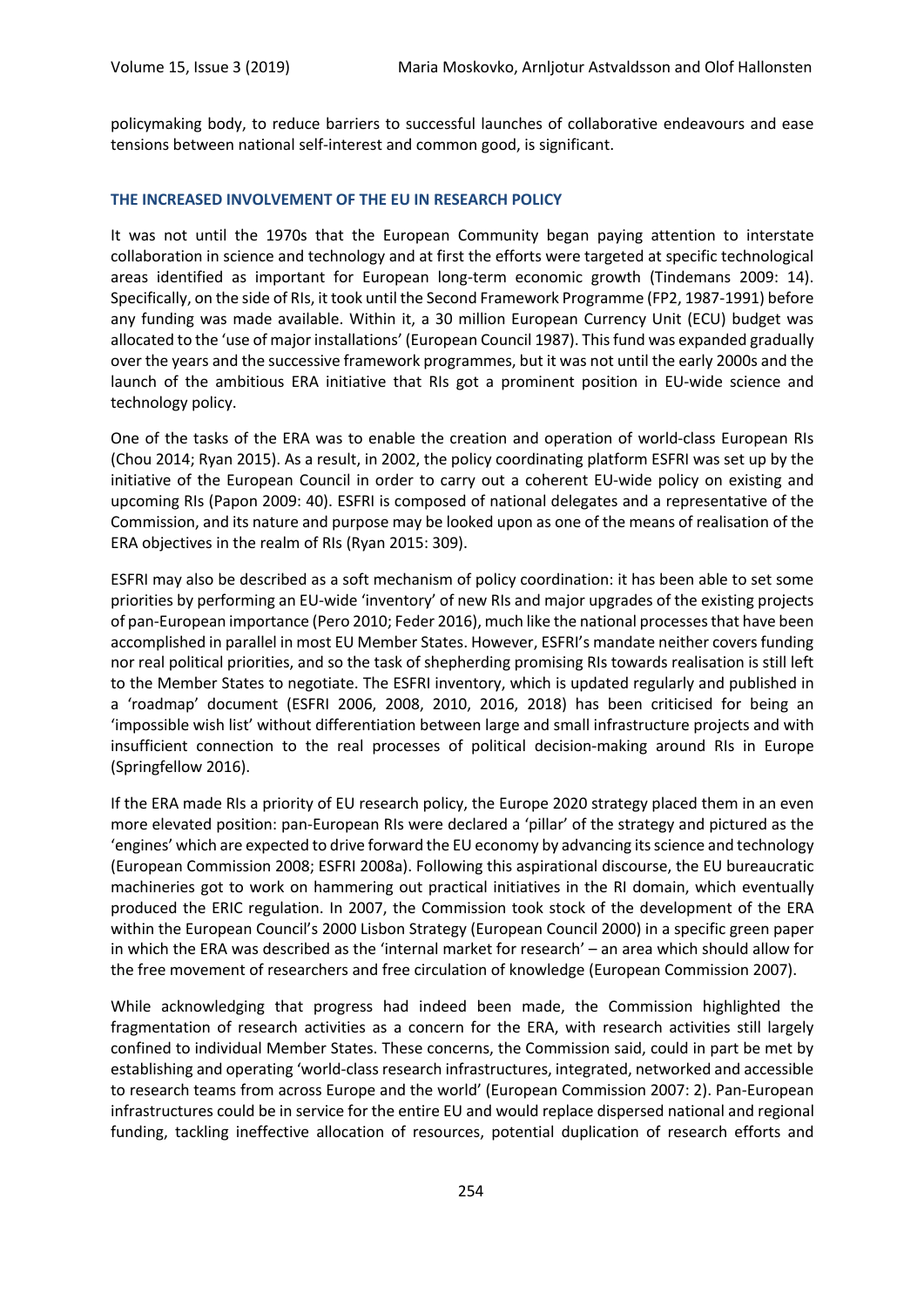results, as well as the inability to capitalise on spillover effects. It may thus be concluded that stimulation of the establishment of RIs was imperative in enacting the ERIC framework.

Additionally, and perhaps most significantly, initiating new and important research activities would entail sharing construction and operation costs among several Member States, with the Commission noting, as an example, that EU budgetary plans could not cover the estimated costs of ESFRI's 2006 vision of European infrastructures (European Commission 2007: 12-13). Thus, the Commission placed focus on the need for effective financing channels and finding ways to generate the necessary financing for setting up RIs with the ultimate goal of attaining the ERA goals. On the other hand, this also raised another significant issue standing in the way of an efficient set-up of new RIs: the EU (or individual Member States) provided neither a legal structure for setting up 'appropriate partnerships', nor a specific legal framework facilitating the creation of pan-European infrastructures (ibid.: 13-14).

In July 2008, the Commission presented a proposal for a legal framework for what it called ERI (European Research Infrastructure), and promptly forwarded it to the European Council and the consultation bodies – the European Parliament (EP), the Economic and Social Committee and the Committee of the Regions – in accordance with the legislative procedure set forth in Article 188 (TFEU). In general, the opinions of all three institutions and bodies were in favour of the proposed legal framework and the Commission's initiative was approved, with suggestions for amendments, in particular from the EP.

The amendment demands from the EP were aimed at reducing the legal form's commercial character and activities and minimise, or exclude, the participation of private actors while apparently elevating centralisation, i.e. added EU involvement in the establishment and operations of RIs (European Parliament 2009). The Commission gave its comments on the EP's amendment suggestions in early 2009, which resulted in a partial agreement. In the spring of 2009, an agreement was reached on the amended proposal in the Council, with the proposal adopted in June 2009 (European Commission 2008a; European Council 2009). By then, the framework had been renamed ERIC – European Research Infrastructure Consortium – verbally signifying the responsibilities put on the collaborating Member States, rather than the EU. In August 2009, the ERIC regulation was published in the Official Journal of the European Union and entered into force later that month.

#### **THE LEGAL FOUNDATIONS OF ERIC**

The EU is based upon the rule of law and only has the competence to act in accordance with what its Treaties (currently the Treaty on European Union (TEU) and the TFEU) allow. Thus, even though the improvement of the conditions for intergovernmental scientific collaboration by creating a specific EU legal instrument was widely accepted as the right thing to do by the EU, Member States and other stakeholders, the Commission still needed to find a sufficient legal basis for its suggestion, i.e. Treaty provisions from which the proposed legal framework could derive its legality. Article 181(2) TFEU allows the Commission to take 'any useful initiative' to promote the coordination between Member States of research and technological development activities, and Article 187 empowers it to set up 'joint undertakings or any other structure necessary' in order to execute the EU's research programmes. The Commission did indeed consider the possibility of introducing the new RI legal form as a joint undertaking (European Commission 2008b: 19), noting the Galileo satellite navigation system as an example of a use of that form. However, the actual financing of the Galileo system and other projects set up as joint undertakings turned out to be more homogenous, with the EU remaining the main source of financing. That, along with the high level of EU involvement in general, led the Commission to recommend against using the joint undertaking for the proposed European RIs (ibid.: 19).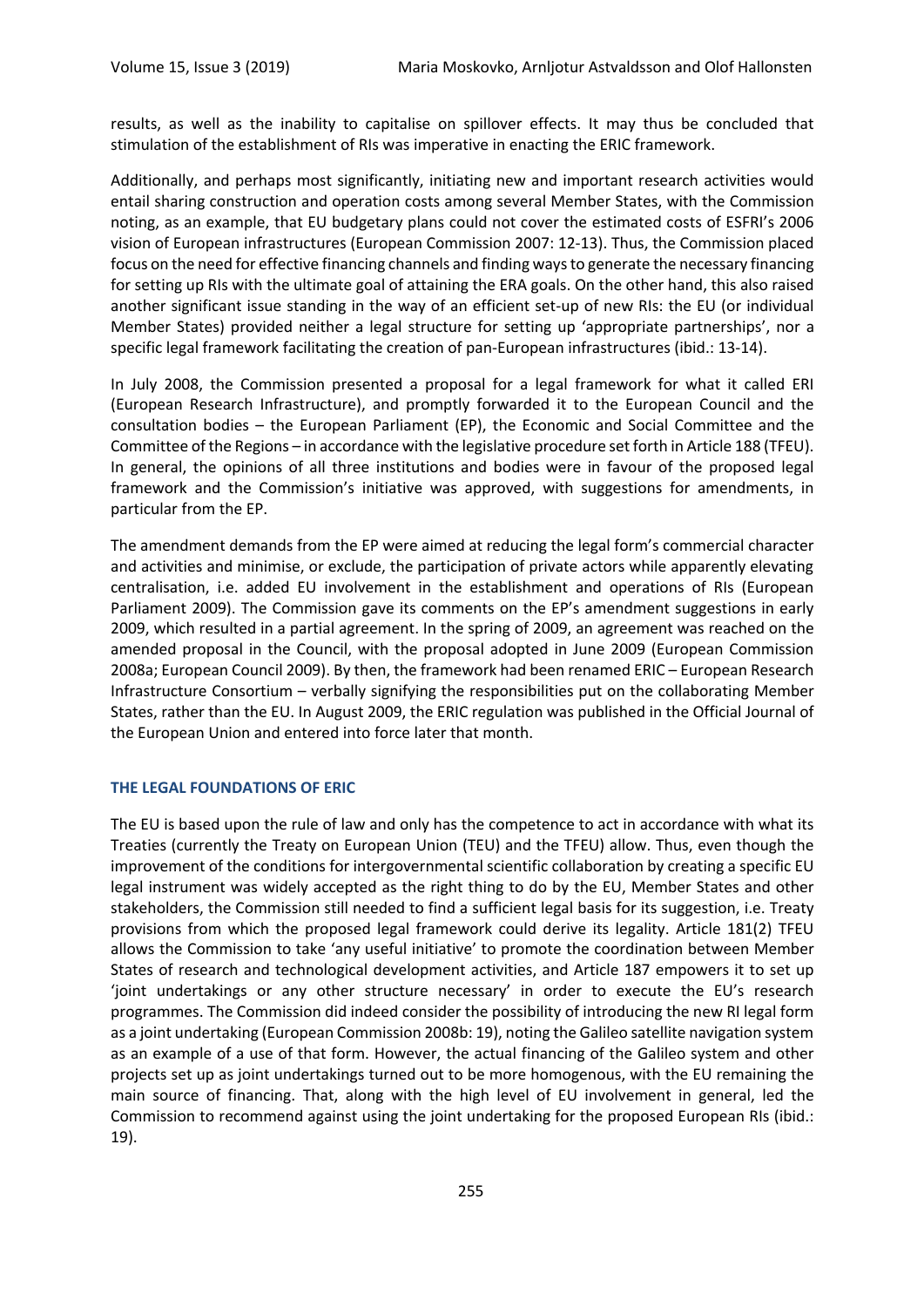As a consequence, the Commission, recognising the lack of specific legal form for RIs under EU law, and the inadequacy of existing legal forms under EU and different national laws, made full use of article 187 in the TFEU, and its option to set up a new, ad hoc structure (European Commission 2008b: 20). The structure proposed was in the form of a Council regulation, namely the ERIC regulation (European Council 2009). Using Article 187 of the TFEU as a legal basis in this manner was, in the Commission's view, substantiated by Article 179 of TFEU, which put the obligation on the EU to complete an internal ERA, for example by removing 'legal and fiscal obstacles' so that cross-border research cooperation could be fully exploited. Hence, policy motives and the legislative powers of the EU enabled the passing of the regulation on a new policy instrument for the area of research and innovation, with an ultimate goal of simplification of the set-up and operation of RIs.

A particularly notable feature of this legal instrument is that its use by the Member States willing to collaborate on the matter of RI, is conditional upon authorisation by the Commission and its continuous monitoring that the RI in question operates in accordance with the ERIC regulation. For that purpose, a comitology committee was set up in 2009 (European Commission 2010). In that sense, the decision to curb the EU's (European Commission's) role in the operations of individual ERICs is in line with one of the main principles of the  $EU$  – the principle of subsidiarity. The principle allows intervention by the EU 'only if and in so far as the objectives of the proposed action cannot be sufficiently achieved by the Member States [themselves], but can rather, by reason of the scale or effects of the proposed action, be better achieved at Union level' (TEU, Article 5).

The principle of subsidiarity is often referred to as a mechanism for balancing power between individual Member States and the integration objectives of the EU (Öberg 2016). Therefore, while Articles 181 and 187 of the TFEU empower the Commission to 'take any useful initiative to promote the coordination' of research and technological development activities among the Member States, and 'set up joint undertakings or any other structure for the efficient execution of Union research, technological development and demonstration programmes', the regulation stresses that ERIC 'should not be conceived as a Community body […], but as a legal entity of which the Community is not necessarily a member and to which it does not make financial contributions […]' (European Council 2009). In other words, the EU does not intend to become a partner in pan-European RIs alongside those Member States that choose to collaborate.

Indeed, the fact that the initially proposed name for this legal instrument – European Research Infrastructure (ERI) – became European Research Infrastructure Consortium (ERIC) may signify an intentional setting of the tone in terms of responsibilities (monetary or in-kind contributions for RI), i.e. that they lie not with the EU, but rather with the collaborating Member States. Therefore, the role of the EU is that of the facilitator: with the capabilities of a supranational body, the EU put forward a practical policy instrument for Member States to implement. Nonetheless, the launch of the ERIC framework meant that the Commission, as an executive arm of the EU, now has a more active role in the RI domain than ever before, although its present intention is to remain an observer and a facilitator, rather than an equal stakeholder.

Therefore, from the policy perspective, ERIC may be viewed as a new legal instrument, devised to overcome barriers that may be political, but the proper remedy to which – at least in the view of the Commission – is through legislation. When the Commission proposed the enactment of the ERIC regulation, its main objective was to make it easier for different actors to join forces and ensure that cross-border collaborative research activities get set up more quickly and smoothly (European Commission 2008c; European Commission 2018). The idea was that the ERIC framework would provide a specific legal form for such research projects, given that the existing ones were deemed insufficient due to the involvement of multiple actors of different nationalities and jurisdictions (European Commission 2008c). It may therefore be posited that one of the main benefits of creating a specific legal form for pan-European RIs was down to sheer simplification, introduced on the basis of historical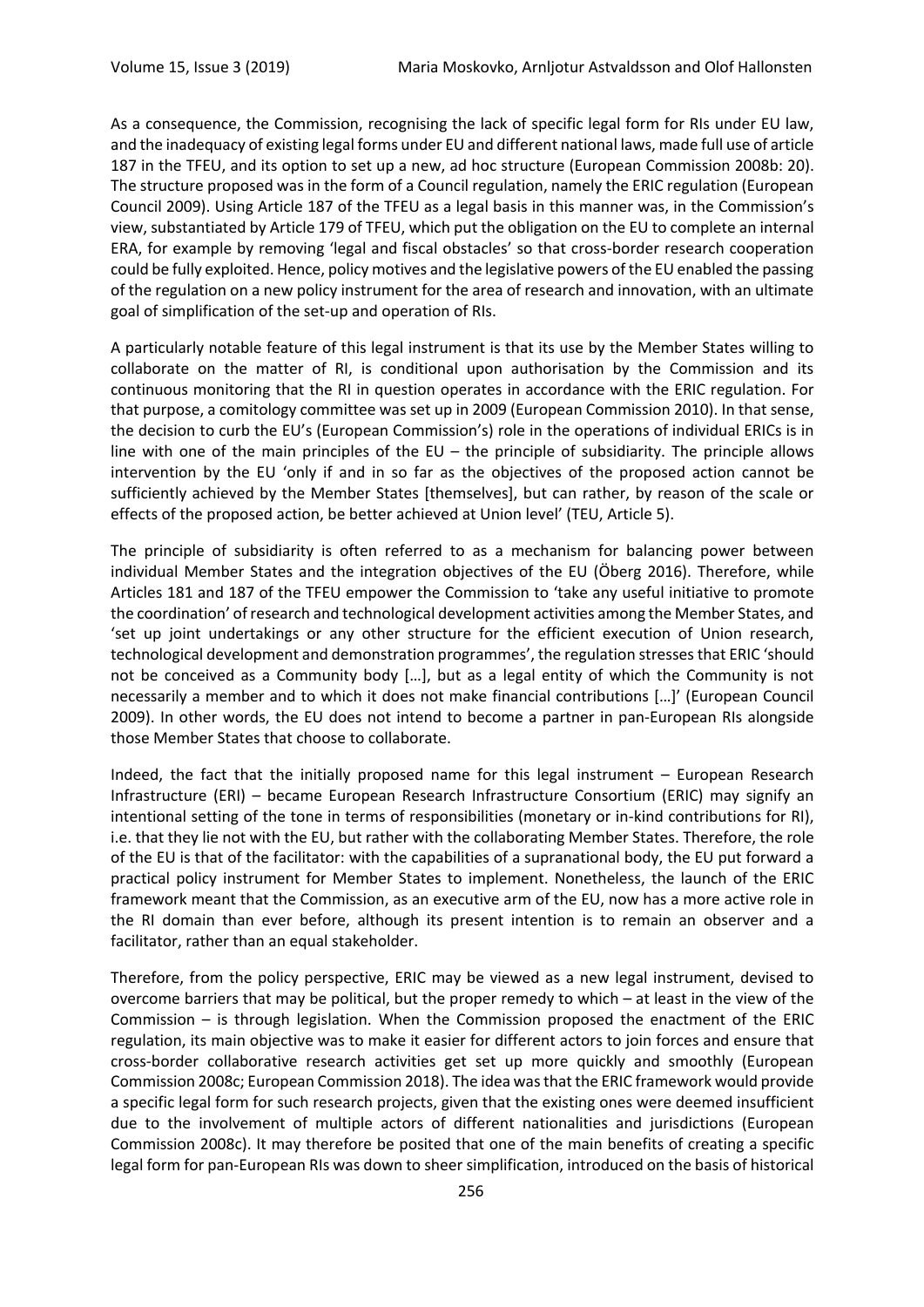experiences of delays, incoherence, and inability (European Commission 2008b). Hence, we may conclude that stimulation and simplification were the two main driving forces behind the creation of this new legal form.

#### **THE ERIC REGULATION**

Before addressing individual provisions of the framework provided by the ERIC regulation, it is fitting to describe briefly the essence of and main objectives behind its structure. Simply put, the ERIC regulation sets up a framework for establishing and operating infrastructures in a specific legal form, which has to involve at least one Member State and two other countries that are either Member States or associated countries. In addition, other (non-EU) countries and intergovernmental organisations can also join as members or observers. Thus, on the basis of the regulation, the EU Member States that are working on, or interested in setting up a cross-border research activity in a certain field, can apply to the Commission to establish their activity (the infrastructure) with the help of the ERIC legal form, i.e. to establish the infrastructure as a legal entity with full legal personality and the legal name ERIC.

While the overall objective of the ERIC legal framework may be seen as the provision of a platform for the EU Member States to combine their resources and efforts in order to set up cooperative RIs (simplification), the narrower focus is on getting Member States to actually use the ERIC legal form and thereby contribute to the advancement of the internal European research market (stimulation). Thus, one of the main challenges was to create an instrument that is flexible, easy to use and can be set up relatively quickly (European Commission 2008b: 36). In terms of flexibility, the framework requires that application to the Commission is accompanied by statutes – a prospective constitutional document – which should be in compliance with the mandatory features of an ERIC facility, as set forth in the regulation. This should allow for flexibility in terms of structuring each ERIC in accordance with the various research fields they serve. In terms of saving time and effort, which is considered imperative, the legal framework is expected to bring several advantages.

First, lengthy negotiations between different states on the appropriate legal arrangement with the entailing analysis of different national (and European) legal forms, would be avoided, as well as the search for alternative solutions in case existing legal forms needed to be adjusted or complemented (European Commission 2008b: 32). This framework would thus present a ready-to-use legal form that would ensure the full recognition and capacity of the legal person established in all Member States. Second, the intention to have the legal form recognised as an IO for the purposes of, inter alia, escaping the payment of VAT and excise duties would solve one of the potential negotiation obstacles between interested states, as the non-host states would not need to worry about unequal positions in terms of obtaining benefits from investing in the infrastructure, i.e. that those states that participate and provide financing without hosting the RI would be financing the payment of VAT to the host state (European Commission 2008b: 34). Third, many multinational research projects have been established by international agreements. By setting up a new legal entity for research purposes with the Commission's acceptance, based upon EU regulation with the legal base in the Treaties, the Member States would not have to go through the cumbersome process of having an international agreement ratified in national parliaments (European Commission 2008b: 32), or getting their respective foreign ministries involved and thus prolonging the internal negotiations.

The details of the regulation<sup>3</sup> indicate that it provides a legal form for RIs and a legal framework around that legal form. The legal form can be subsequently used to establish individual (and, purportedly, independent) legal persons, which should have the abbreviated word 'ERIC' as a part of their legal name. This is the essence of the regulation: putting a legal form at the disposal of actors (mainly EU Member States), which can then establish legal persons that operate within that legal form and its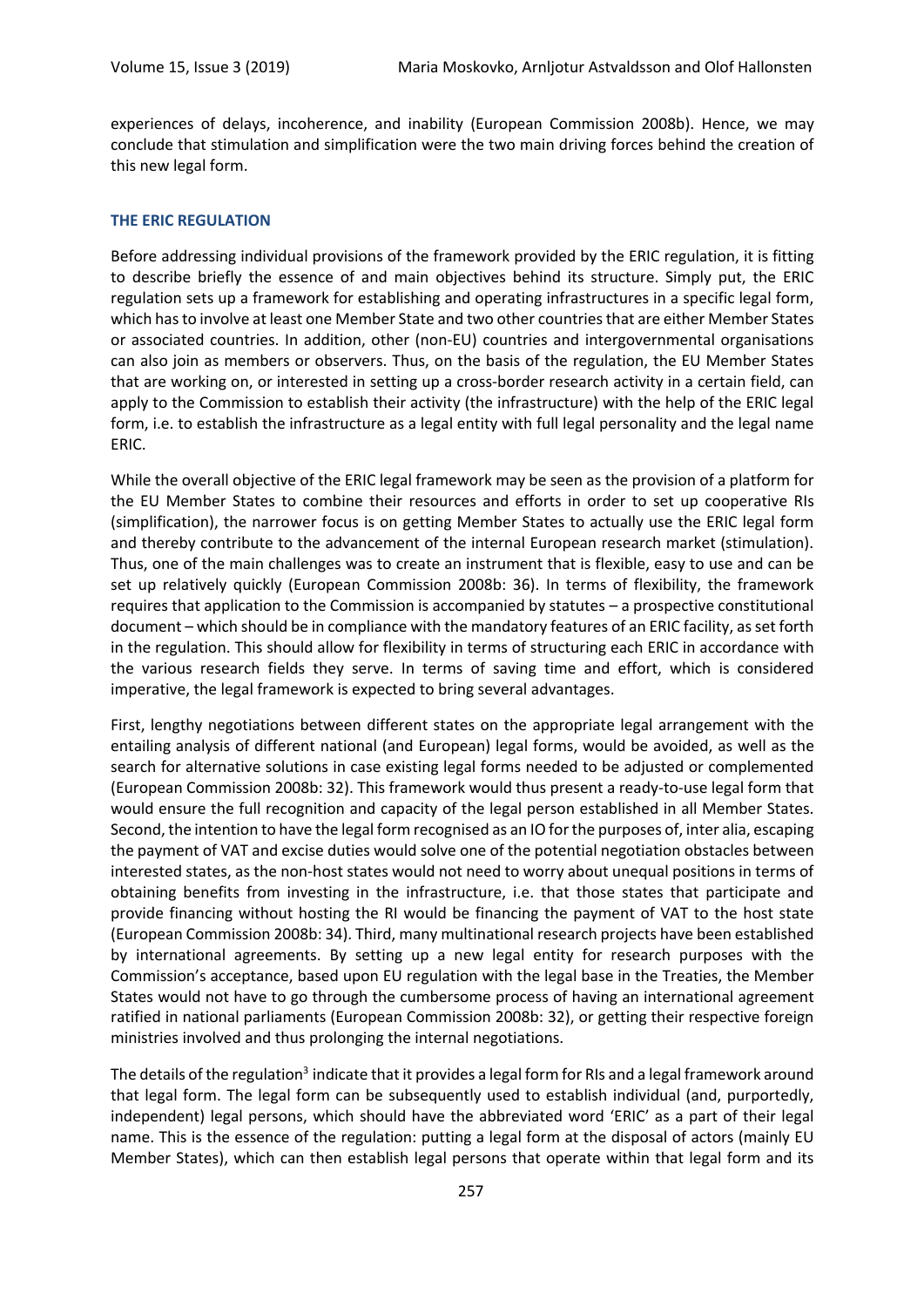framework. The nature of the operation of ERICs is limited: they shall principally be occupied with establishing and operating RIs<sup>4</sup>. A crucial feature of an ERIC is that it is not commercial in nature and should therefore carry out its activities on a non-economic basis (Article 3(2)). This means that ERICs should not look to commercialise their activities by offering the products of their operations on a market in return for remuneration. Nevertheless, an important caveat is added as ERICs are allowed to engage in 'limited economic activities' that are closely related to the main research task and which do not impede its fulfilment (Article 3(2)). Thus, the regulation opens the door for limited commercialisation of the research work of an ERIC, justified by boosting innovation and the transfer of technology (Preamble, Recital (8)). An obvious example in this regard would be the licensing of certain IP that has been discovered and developed within the operations of an ERIC, by creating a spinoff company (European Commission 2010a: 13).

For a project to be accepted as an ERIC, it has to have certain essential elements of a European RI. Namely, the project must justify excellence of European research in a broader sense and add something valuable to the ERA, including being accessible to researchers and contributing to the dissemination and mobilisation of knowledge and information within Europe (Article 4). The research activity can thus not be an isolated one with limited value for the EU as a whole but should rather be a contributing factor in achieving an integrated European research market. This must be clearly outlined in the application for ERIC status, which should be submitted to the Commission along with the proposed statutes of the ERIC-to-be and a declaration by the host Member State that it will give the ERIC the status of an IO within its jurisdiction (Article 5).

The Commission<sup>5</sup> is the EU institution tasked with evaluating applications for ERIC and making final decisions on whether they may be established. The Commission assesses whether a project, and its application, fulfils the above requirements and other conditions in the ERIC regulation, advises on necessary changes and subsequently adopts a decision, either rejecting or accepting the application (Article 6). The Commission's acceptance is in the form of an implementing decision published in the EU's Official Journal along with the main features of the statutes of the proposed ERIC. Although neither stipulated in nor intended by the regulation, the Commission also appears to undertake the role of an incubator, providing funding for the preparatory phase of these collaborative projects and, along with ESFRI, overlooking their developments (ESFRI 2016, 2018).

Only EU Member States, associated countries<sup>6</sup>, other third (non-EU) countries, and IOs can be members of an ERIC; hence, private actors cannot. Members may come and go, but an ERIC must at all times be formed of at least one Member State and two other states, which are either Member States or associated countries. Initially, this requirement was limited to Member States alone, of which there had to be at least three at any point in time. In 2013, the ERIC regulation was amended to reflect better the contribution of associated countries to the ERA and give them a better opportunity of participating in European RIs (Amendment, Preamble and Article 1). As a result, in 2017, Norway became a host nation to two ERICs. This development demonstrates the fact that as the ERIC legal framework is based on secondary EU legislation, it is susceptible to change.

The regulation also provides a simple frame for the governance structure of ERICs, with the structure being further detailed in their statutes. However, the statutes should at least allow for an assembly of members, as the highest authority that appoints a board of directors, or a director, as an executive body and legal representative (Article 12). The important matters regarding the rights and obligations of members are left to the statutes, including the crucial matter of members' financial contributions and voting rights (Article 10(1)(h)). However, voting rights do not necessarily correspond to members' input as Member States or associated countries, or a mixture of the two, shall at all times jointly hold the majority of voting rights (Article 9(3)). Thus, irrespective of third countries or IOs providing the bulk of funding for an ERIC, the power to decide on the essential matters of the ERIC should still be in the hands of the EU member countries, or states closely associated with the EU, in accordance with 'the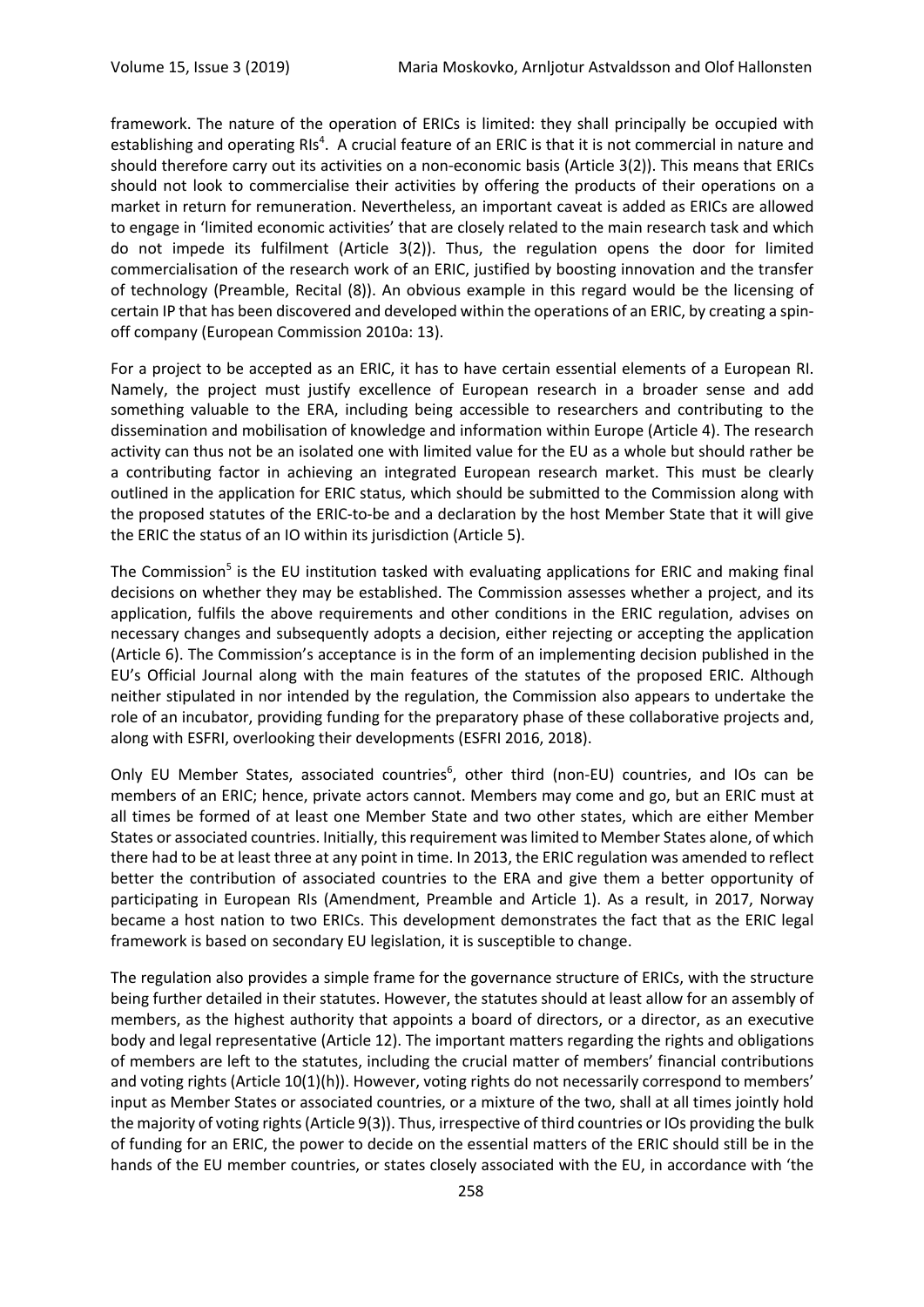[EU] dimension of the regulation' (Preamble, Recital (14)). On a similar note, the statutory seat of the ERIC legal entity shall be in a Member State or associated country (Article 8(1)).

An ERIC facility is a legal entity that shall have full legal personality from the effective date of the decision by the Commission and full legal capacity in each Member State, which allows it to enter into all kinds of lawful contracts, have rights and bear responsibilities and be party to legal proceedings to the greatest extent accorded under the law of each Member State (Article 7(1)-(2)). Of course, the EU is not competent to oblige associated countries to recognise ERICs as legal persons with full legal capacity, and thus the regulation does not refer to them in this context. In its first report on ERIC, the Commission states that

associated countries or third countries to which the ERIC regulation is not directly applicable, […] need to submit a binding declaration recognizing the legal personality and the privileges of an ERIC for possibly hosting (in the case of associated countries) or becoming a member' of an ERIC (European Commission 2014: 5).

The recent report of the Commission on ERIC points out that so far only Israel and Serbia have submitted those declarations (European Commission 2018: 7).

Additionally, ERIC as a legal person has two important and distinguishable characteristics. First, the general rule is that an ERIC is a legal person where members have limited liability – their liability is limited to the financial contributions they make (Article 14(2)). Another, greater, liability structure can be put forward in the statutes, but limited liability is still the general rule. In relation thereto, the regulation expressly states that an ERIC, as an independent legal person, is liable for its own debts and, furthermore, that the EU shall not be liable (Article 14(1)). The regulation's built-in rationale for such a liability regime is that it logically follows from having its own legal personality and would also allow for more efficiency in operations, although, notably, the assertion on efficiency is not further elaborated upon (Preamble, Recital (20)). Second, ERICs should have the status of IOs (and bodies) in two predetermined and delimited situations: (1) in general enjoying certain exemptions IOs get in terms of paying taxes (VAT and excise duties) (Article 5(1)(d)); and (2) from complying with public procurement rules, when buying goods and services (Article 7(3)).

It is also relevant to address briefly the applicable law and jurisdiction – issues which are of paramount importance when establishing a legal form that not only intends to operate on a cross-border basis, but because such an element is a prerequisite for its existence. The regulation sets forth the following hierarchy in terms of laws applicable to the establishment and operations of ERICs: first, EU law, including the ERIC regulation, shall apply. Second, the law of the state where ERIC has its statutory seat (which could be an associated country) shall apply in instances and situations not covered by EU law. Third, the statutes of the specific ERIC, as codified by a Commission implementing decision, shall apply (Article 15(1)).

#### **ONE SIZE FITS ALL?**

Viewed from the perspective of organisational studies, the features immanent to a facility set up under the status of ERIC are mixed and may thus characterise ERIC as an international body, a public, or a private entity. Hence, a certain hybridity is present in organisations under this legal-administrative status. Hybridity in this sense refers to a condition of 'mixed origin or composition of elements' (Denis, Ferlie and van Gestel 2015: 275). This mix is particularly evident in the fact that ERIC is neither an EU agency, nor a part of its Member States (Reichel et al 2014: 1056). While it possesses some of the attributes of an IO (e.g. procurement and VAT exemptions), it also adheres to national laws (e.g. employment legislature) and its statutes (e.g. data or IP policy).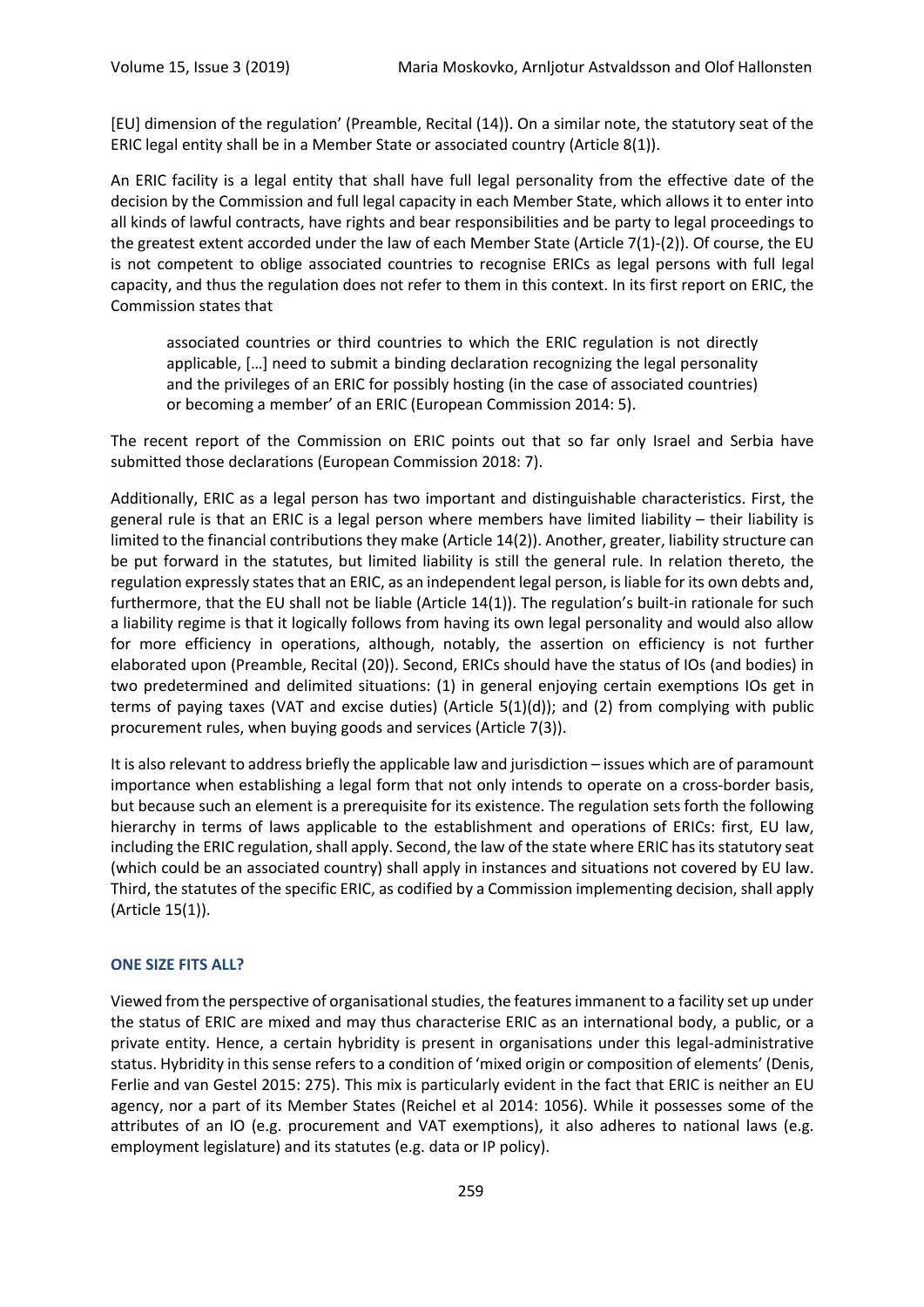In view of the implementation of the ERIC regulation, while it provides certain simplifications during set-up and other benefits, ERIC is still a novel creation that is not fully recognised by the external actors with whom RIs under this legal status come in contact (European Commission 2018). This novelty reportedly poses challenges to the everyday life of ERICs, such as in registrations under the national legal systems, opening bank accounts, applying for loans or claiming reimbursement of VAT and excise duties (European Commission 2014, 2018). Hence, some of the features of this legal form are yet to get diffused from the EU level down to the Member States levels and to become recognised and accepted norms among the rest of the society.

As mentioned above, the diversity within the group of existing ERICs is striking (see table in Appendix). In the taxonomy used by ESFRI in its roadmap reports, five are in the area of 'social and cultural innovation', six in 'environment', five in 'health and food' (however, rather in the 'health' and not in the 'food' part of this classification), three in 'physical sciences and engineering', as well as one in 'energy'. But the dissimilarities do not end there. The variation in budgets, both for construction and operation, is enormous: the most expensive ERIC, the European Spallation Source which is a neutron source for multidisciplinary materials science, costs a thousand times more to establish than, for example, the European Clinical Research Infrastructure Network (ECRIN), which costs only 1/70 of the European Spallation Source in annual operation costs (ESFRI 2016). Quite trivially, this diversity implies a great diversity of organisational structures and goals, standards for evaluation, stakeholders, users, levels of political discussions and decision-making. Furthermore, despite the majority of the existing ERICs being distributed by their nature – meaning that they are composed of networked resources or nodes spread out in the collaborating Member States – only the coordinating office of such an RI may be exempt from VAT. Hence, it appears the matter of VAT, and particularly the possibility of VAT exemption for in-kind contributions, has yet to be worked out between the Member States and the EU (European Commission 2018).

Moreover, despite the intended stimulation, the ERIC regulation and its practical manifestation in twenty RIs appears to diverge from mainstream EU policy, including RI policy. For example, in spite of ESFRI's prioritisation of the area 'food', so far no ERIC has been established in that area. Besides, two of the existing ERICs are not even on the ESFRI roadmap. Furthermore, the involvement of non-EU countries in ERICs and such a gesture as the UK becoming an official member of the European Spallation Source ERIC in 2016, despite Brexit, or even becoming a host of its second ERIC in 2017, signals that RIs continue to occupy a side track of European policy. The EU and the UK, however, explicitly mentioned the need to explore the future of the UK's participation in the ERICs (European Council 2018: 5). On 16 January 2019, the UK amended its legislation in favour of 'Continuing ERIC Regulation' after the exit (UK Statutory Instrument 2019). It is, however, still, to a large extent undecided what measures will be taken in relation to the UK's participation in ERICs – including with respect to the two ERICs hosted by the UK – after it leaves the EU without a deal, which will likely lead to the UK being neither a member, nor an associated country under the ERIC Regulation (UK Parliament 2019).

In this regard, all but one of the Commission decisions establishing ERICs after the UK notified its intention to leave the EU in March 2017 address Brexit, albeit in a very limited manner. Thus, regarding Instruct-ERIC, with its statutory seat in Oxford, the Commission implementing the decision states that, if 'the United Kingdom ceases to be a Member State and without prejudice to the provisions of a possible withdrawal agreement, the Statutory Seat of Instruct-ERIC will be relocated to the territory of a Member State or associated country […]' (European Commission 2017). Further, the Commission, implementing the decision establishing the latest ERIC, EPOS ERIC, states that the UK will, upon leaving the EU, and unless a withdrawal agreement stipulates otherwise, be considered as a third country within the meaning of the ERIC regulation (European Commission 2018a).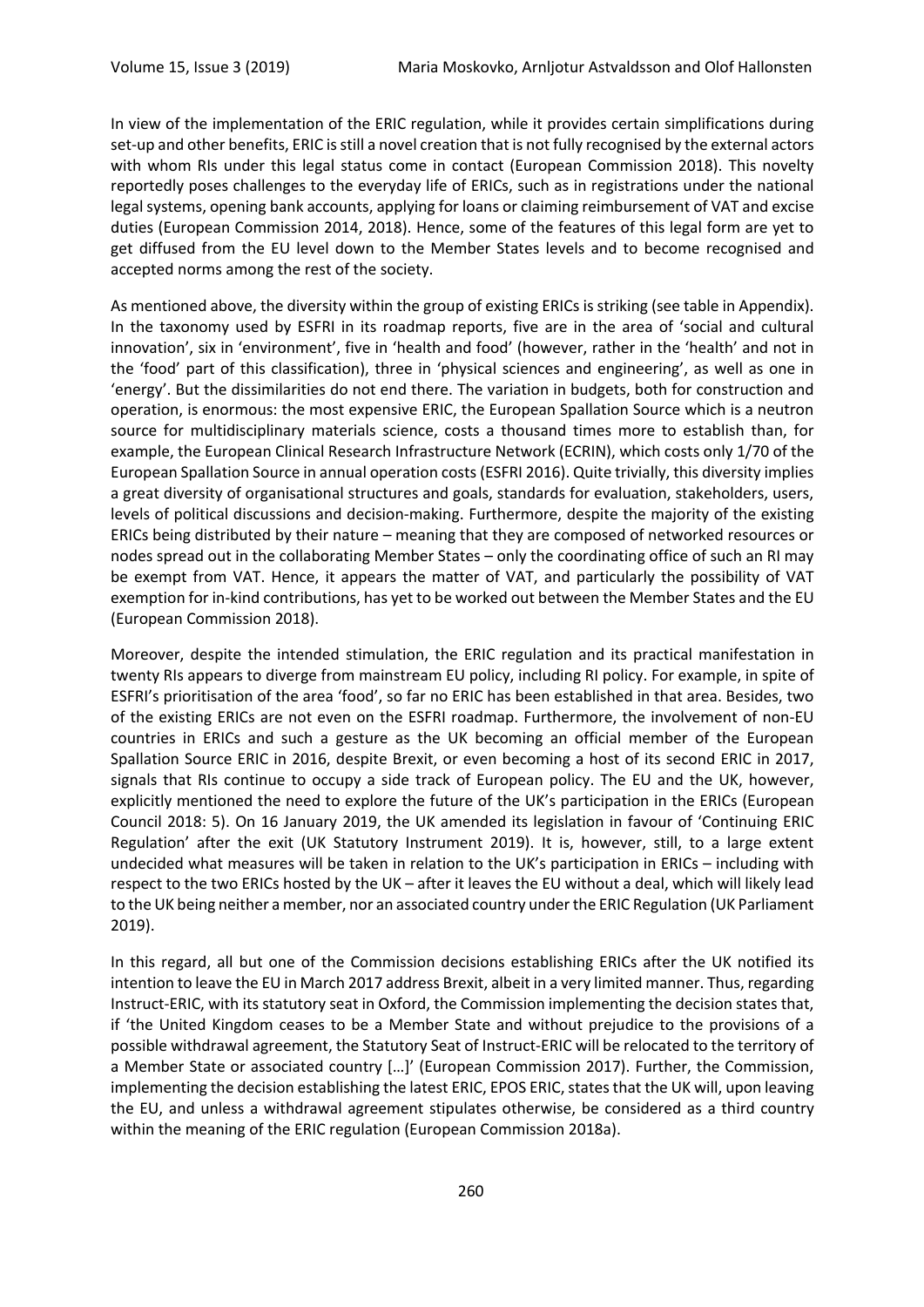In light of the ambition of simplification in the context of the EU bureaucracy, the approach of the ERIC regulation of providing a single legal form for different kinds of RIs seems logical; however, from the perspective of organisational studies, science policy studies, and history of science, this variety would suggest that the current categorisation of RIs is rather artificial and the identification of the twenty RIs in the table (see Appendix) as an organisational field appears unnatural, both as an act of scholarly work and policymaking (Hallonsten forthcoming 2020). The logical implication of the discussions on the flexibility of ERIC's legal form is the question of whether in fact practically any kind of research collaboration – as long as it fits into the broad criteria of the ERIC regulation – may qualify to become an ERIC? And if so, what effect does it trigger in terms of the ultimate goal of attaining a sustainable RI landscape, able to contribute to the competitiveness of the EU in the global knowledge economy? We encourage future research to look into these questions.

An interesting development worth mentioning is that recognising their differences, but also acknowledging the similar challenges faced by the established ERIC facilities, an informal ERIC Network was formed in 2014 (European Commission 2014). The representatives of the already established ERICs or those in the application process, along with representatives from the Commission and on occasion representatives from national research ministries, meet twice a year in order to exchange best practices and communicate with one another and the Commission (European Commission 2018). As of 2017, the network transferred to a more formal structure, titled the ERIC Forum (CERIC ERIC 2017), the purpose of which – apart from dealing with the common challenges – is also 'to contribute to the further development of the ERIC Regulation, ESFRI framework and European and international research context' and 'to foster the visibility, impact and sustainability of ERICs' (ERIC Forum 2018). This action may signal that even though these diverse organisations do not constitute a single organisational field (Hallonsten forthcoming 2020), their shared interests lead to coalition-building with an evident intention to promote common interests and ensure visibility at various levels.

#### **CONCLUSION**

This article has characterised the nature of ERIC as a legal instrument, determined the causes which led to its enactment in the form of an EU regulation and traced the process of its emergence by focusing on the policy and legal developments. The ERIC legal framework was launched by the Commission in order to alleviate a major concern that existing structures for the creation and organisation of European collaborative RIs were insufficient. In addition, another motivation was to facilitate a swifter move towards the goals of the ERA initiative. Therefore, stimulation and simplification were identified as the main driving forces behind ERIC.

Without doubt, the legislative powers allowed the EU to enact this legal tool for RIs and in this way obtain a solution that national legal systems could not fully provide. Once RIs are established under the status of ERIC, they should, as a matter of EU law, be recognised as legal persons and attain some features of IOs. Those include VAT and excise duty exemptions, as well as eased procurement rules. Nonetheless, the benefits that an ERIC facility is supposed to attain – despite nearly a decade having passed since the instrument's enactment – still have not become fully accepted at the levels of individual Member States. This is particularly evident in instances when ERICs as legal persons engage in day-to-day encounters with such external actors as financial institutions or national registry offices (European Commission 2014, 2018).

Furthermore, the diversity of the ERICs has proved to be striking. The all-encompassing and flexible nature of this instrument allows scientific organisations of different forms, sizes and missions to be set up and operate under the status of ERIC. Despite their differences, the current twenty ERICs have since 2014 been engaged in a forum, which may be seen as an informal interest grouping of these novel creations that advocate for their own visibility and recognition. The all-encompassing nature of the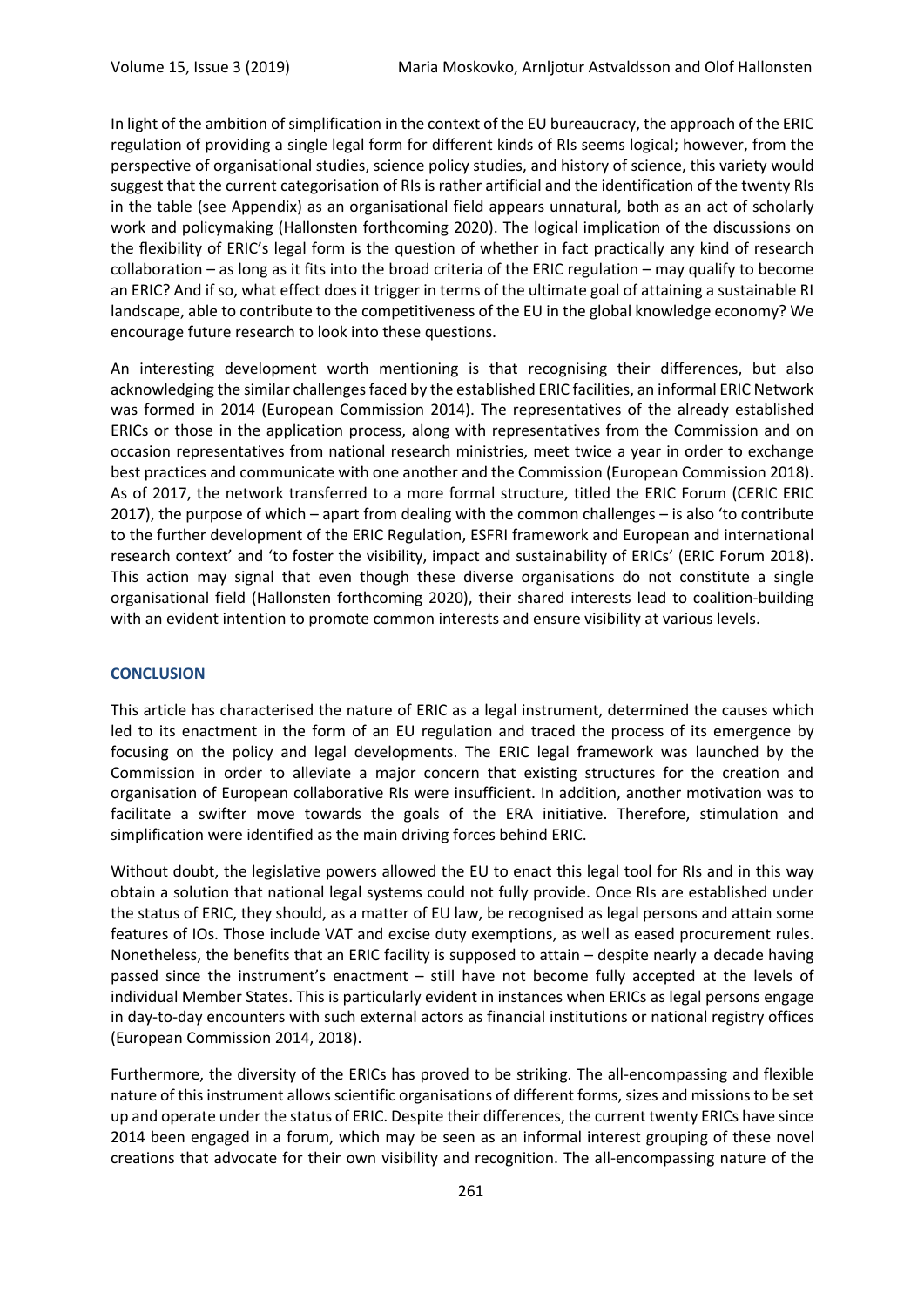legal form is also evident from the 2013 amendment of the ERIC regulation which ensured increased involvement from the associated countries. In addition, the 2013 amendment of the ERIC regulation serves as a reminder that ERIC is not set in stone and, being secondary EU legislation, is susceptible to change. This means that its flexible structure allows it to adjust to the challenges which the EU may face in the future. In the course of time, an amendment could, for example, completely alter this legal form and, possibly, even remove it. Currently, ERIC mostly fulfils the function to set up RIs and once they start running and entering subsequent stages of their life cycles, new challenges may emerge and continued legislative solutions might be the way to respond to them.

We would therefore like to encourage continued scholarly efforts within Political Science, Law, Sociology and Economics in order to evaluate what precedents the current state of ERIC legal form may set for the future of collaborative scientific organisations and their governance. Such scholarly inquiries can, with significant reward, begin with problematising the ERIC framework as a policy tool for achieving political, organisational and legal consistency in a field where incoherence has long ruled and where the current science policy regime – on the European, as well as the level of individual Member States – depends on coordinated efforts on behalf of the EU. Moreover, a decade since its enactment, it might also be time to start reflecting on whether the key ambitions are being fulfilled by the ERIC regulation. Such studies will require longitudinal analyses and an extensive time-frame and we therefore encourage starting data collection immediately.

#### **ACKNOWLEDGEMENTS**

We would like to thank the individuals who provided their constructive comments on the earlier versions of this article.

#### **AUTHOR DETAILS**

Maria Moskovko, Lund University Arnljotur Astvaldsson, Lund University Olof Hallonsten, Lund University

Corresponding author: Maria Moskovko, Lund University School of Economics and Management, Department of Business Administration, Box 7080, 220 07 Lund, Sweden [maria.moskovko@fek.lu.se].

#### **ENDNOTES**

<sup>1</sup> We use ERIC in plural as a collective noun, meaning RIs set up under the ERIC status.

<sup>2</sup> Formerly the Megascience Forum.

<sup>3</sup> The remainder of this section gives a summary of the ERIC regulation and therefore references are given to specific articles in the regulation, unless otherwise stated.

<sup>4</sup> Which are defined as 'facilities, resources and related services that are used by the scientific community to conduct toplevel research in their respective fields and cover major scientific equipment or sets of instruments' (Article 3(1), cf. Article 2(1)(a)).

<sup>5</sup> The Commission is also required to obtain opinions from independent experts (Article 5(2)).

<sup>6</sup> An associated country is 'a third country which is party to an international agreement with the [EU], under the terms or on the basis of which it makes a financial contribution to all or part of the [EU] research, technological development and demonstration programmes' (Article 2(1)(c)). The Agreement on the European Economic Area (EEA) would be an example of such an agreement, with Norway, Iceland and Liechtenstein thus able to become "associated countries' in an ERIC.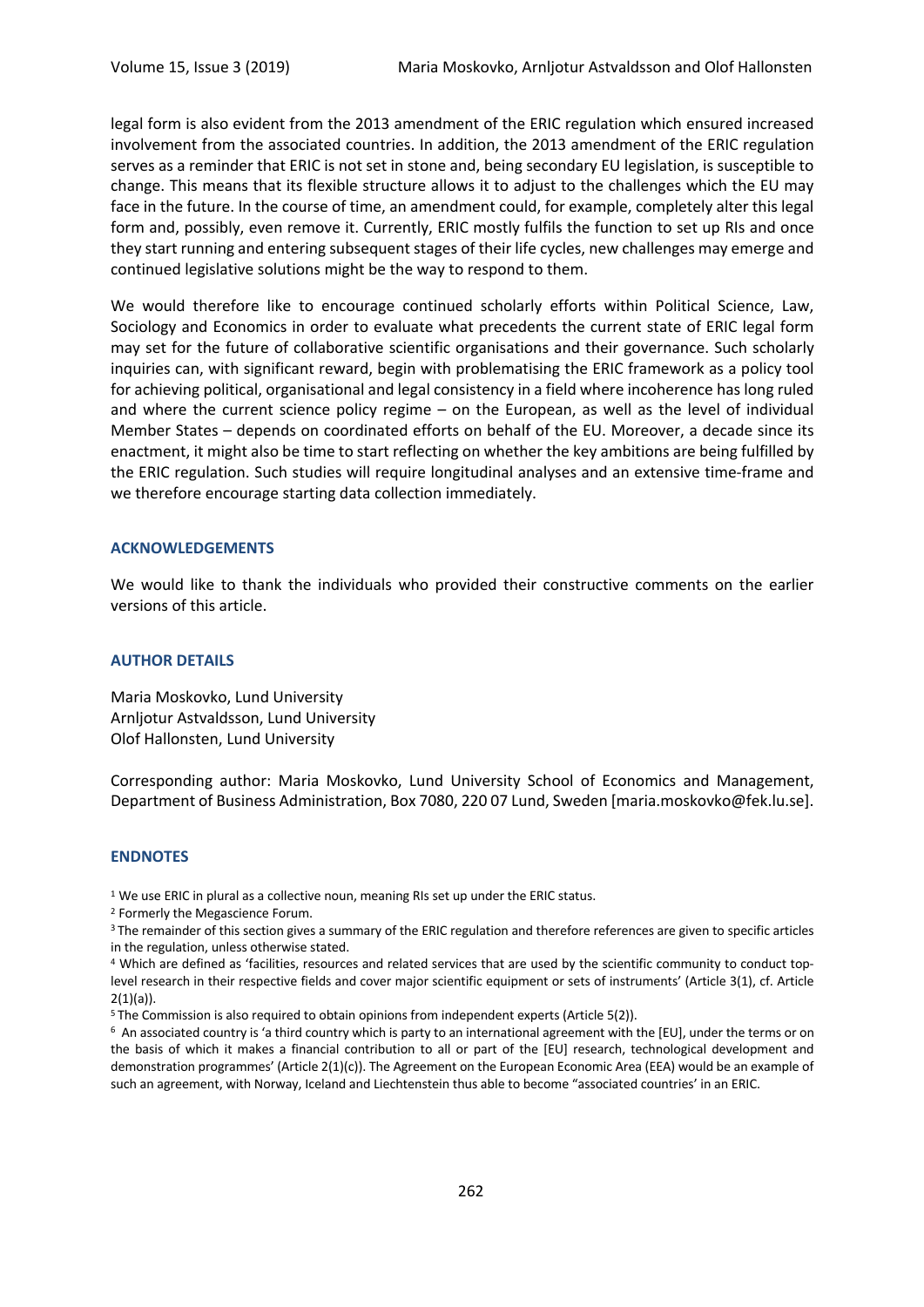#### **REFERENCES**

CERIC ERIC (2017). '6th ERIC Network Meeting – Signed the Memorandum of Understanding for the establishment of the ERIC Forum', 15 May 2017. CERIC website news. Online: https://www.ceric-eric.eu/2017/05/15/6th-eric-networkmeeting-signed-the-memorandum-of-understanding-for-the-establishment-of-the-eric-forum/ [accessed 25 July 2019].

Chou, M.-H. (2014). 'The Evolution of the European Research Area as an Idea in European Integration'. In M.-H. Chou and Å. Gornitzka (eds) *Building the Knowledge Economy in Europe: New Constellations in European Research and Higher Education Governance*. Cheltenham: Edward Elgar: 27-50.

Coleman, J. (1982). *The Asymmetric Society*. New York: Syracuse University Press.

Denis, J.L., E. Ferlie and N. van Gestel (2015). 'Understanding Hybridity in Public Organizations'. *Public Administration,* 93(2): 273-289. DOI: https://doi.org/10.1111/padm.12175.

ERIC Amendment Regulation (2013). Council Regulation (EU) No 1261/2013 of 2 December 2013 amending Regulation (EC) No 723/2009 concerning the Community legal framework for a European Research Infrastructures Consortium (ERIC) [2013] OJ L 326/1.

ERIC Forum (2018). 'ERIC Forum: Bringing European Research Infrastructures Together'. ERIC Forum website. Online: https://www.eric-forum.eu/ [accessed 25 July 2019].

ERIC Regulation (2009). Council Regulation (EC) No 723/2009 of 25 June 2009 on the Community legal framework for a European Research Infrastructure Consortium (ERIC) [2009] OJ L 206/1, as later amended by Council Regulation (EC) No 1261/2013 of 2 December 2013 [2013] OJ L 326/1

ESFRI (2018). 'European Strategy Forum on Research Infrastructures Roadmap 2018 – Strategy Report on Research Infrastructures'. Online: http://www.roadmap2018.esfri.eu/media/1060/esfri-roadmap-2018.pdf [accessed 25 July 2019].

ESFRI (2016). 'European Strategy Forum on Research Infrastructures Roadmap 2016 – Strategy Report on Research Infrastructures'. Online: http://www.esfri.eu/sites/default/files/Roadmap2016.png [accessed 25 July 2019].

ESFRI (2010). 'European Strategy Forum on Research Infrastructures Strategy Report and Roadmap Update 2010'. Online: http://www.esfri.eu/sites/default/files/esfri-strategy\_report\_and\_roadmap\_2010.pdf [accessed 25 July 2019].

ESFRI (2008). 'European Strategy Forum on Research Infrastructures Roadmap for Research Infrastructures Update 2008'. Online: http://www.esfri.eu/sites/default/files/esfri\_roadmap\_update\_2008.pdf [accessed 25 July 2019].

ESFRI (2008a). 'European Strategy Forum on Research Infrastructures: Annual Report 2008'. Online: https://ec.europa.eu/research/infrastructures/pdf/esfri/publications/esfri\_annual\_report\_2008\_en.pdf [accessed 25 July 2019].

ESFRI (2006). 'European Strategy Forum on Research Infrastructures Roadmap for Research Infrastructures 2006'. Online: http://www.esfri.eu/sites/default/files/esfri roadmap 2006 en.pdf [accessed 25 July 2019].

European Commission (2018). Report from the Commission to the European Parliament and the Council: Second Report on the Application of Council Regulation (EC) No 723/2009 of 25 June 2009 on the Community legal framework for a European Research Infrastructure Consortium (ERIC). Online: https://eur-lex.europa.eu/legal-content/EN/TXT/PDF/?uri=CELEX:52018DC0523&from=EN [accessed 25 July 2019].

European Commission (2018a). Commission Implementing Decision (EU) 2018/1732 of 30 October 2018 setting up the European Plate Observing System — European Research Infrastructure Consortium (EPOS ERIC) [2018] OJ L 288/10. Online: https://eur-lex.europa.eu/legal-content/EN/TXT/?uri=CELEX%3A32018D1732 [accessed 27 July 2019].

European Commission (2017). Commission Implementing Decision (EU) 2017/1213 of 4 July 2017 on setting up the Integrated Structural Biology — European Research Infrastructure Consortium (Instruct-ERIC) [2017] OJ L 173/47. Online: https://eurlex.europa.eu/legal-content/EN/TXT/?uri=CELEX%3A32017D1213 [accessed 27 July 2019].

European Commission (2014). Report from the Commission to the European Parliament and the Council on the Application of Council Regulation (EC) No 723/2009 of 25 June 2009 on the Community legal framework for a European Research Infrastructure Consortium (ERIC). Online: https://ec.europa.eu/research/infrastructures/pdf/eric\_report-2014.pdf#view=fit&pagemode=none [accessed 25 July 2019].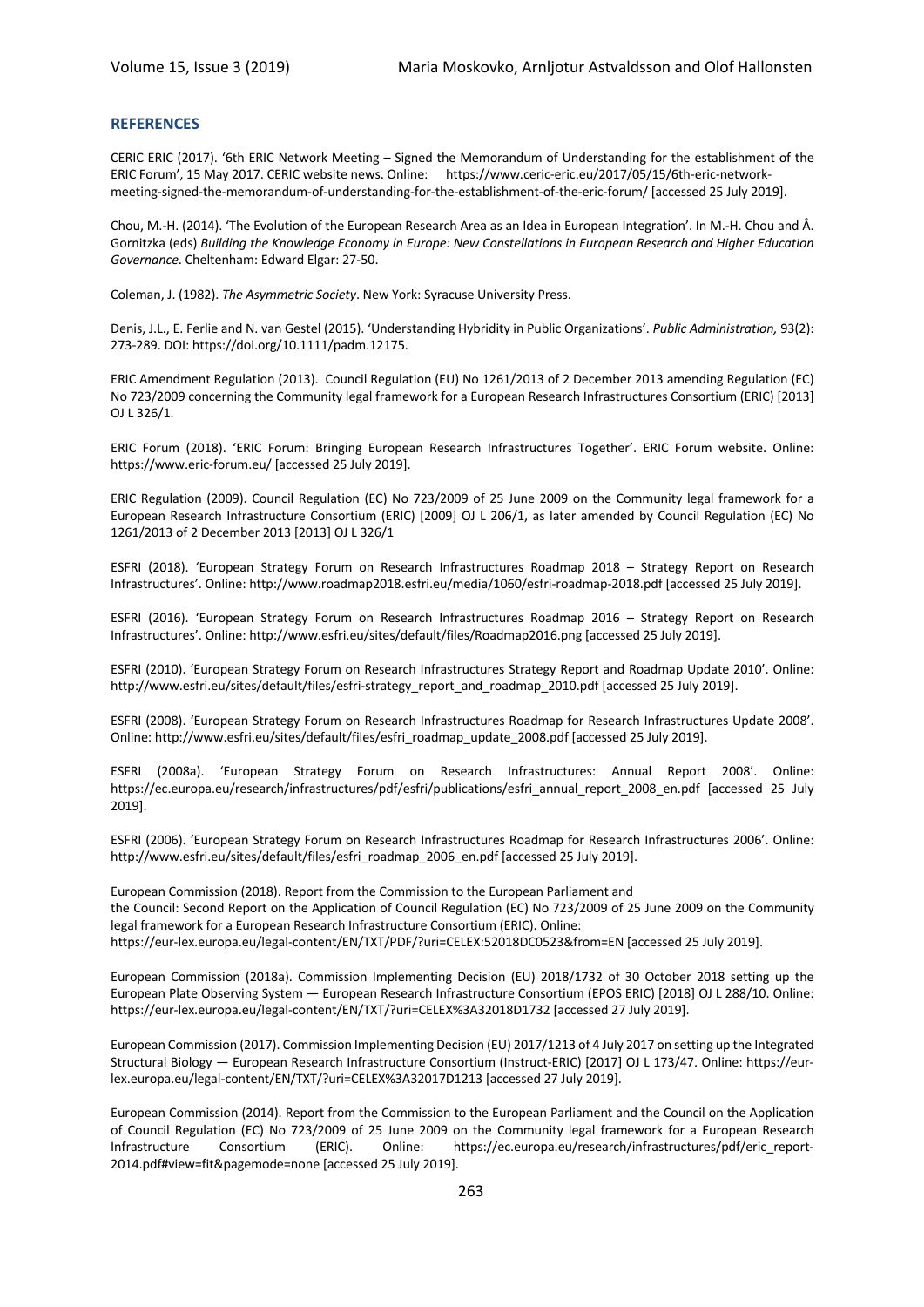European Commission (2010). Report from the Commission on the Working of Committees during 2010 COM (2011) 879. Online: http://ec.europa.eu/transparency/regcomitology/docs/annual\_report\_2010\_en.pdf [accessed 25 July 2019].

European Commission (2010a). Legal framework for a European Research Infrastructure Consortium – ERIC: Practical Guidelines. April, 2010. Directorate General for Research. Online: https://ec.europa.eu/research/infrastructures/pdf/eric\_en.pdf [accessed 25 July 2019].

European Commission (2008). Developing World-class Research Infrastructures for the European Research area (ERA): Report of the ERA expert group. Luxembourg: Office for Official Publications of the European Communities. Online: http://ec.europa.eu/research/era/pdf/dgs138-era-expert-group-final-low-080212\_en.pdf [accessed 25 July 2019].

European Commission (2008a). Proposal for a Council Regulation on the Community Legal Framework for a European Research Infrastructure (ERI) 2008/0148. Brussels: European Commission. Online: http://register.consilium.europa.eu/doc/srv?l=EN&f=ST%2012259%202008%20INIT [accessed 25 July 2019].

European Commission (2008b). Commission Staff Working Document COM (2008) 467 final. Accompanying document to the Proposal for a Council Regulation on the Community legal framework for a European Research Infrastructure (ERI). Impact Assessment. Online: https://eur-lex.europa.eu/LexUriServ/LexUriServ.do?uri=SEC:2008:2278:FIN:EN:PDF [accessed 25 July 2019].

European Commission (2008c). 'Proposal for a Council Regulation on the Community legal framework for a European Research Infrastructure (ERI)' COM (2008) 467 final. Online: https://eur-lex.europa.eu/legalcontent/EN/TXT/PDF/?uri=CELEX:52008PC0467&from=EN [accessed 25 July 2019].

European Commission (2007). European Commission Green Paper of 4 April 2007 The European Research Area: New Perspectives COM(2007) 161 final, 2. Online: https://ec.europa.eu/research/era/pdf/era\_gp\_final\_en.pdf [accessed 25 July 2019].

European Council (2009). Council Regulation (EC) No 723/2009 of 25 June 2009 on the Community legal framework for a European Research Infrastructure Consortium (ERIC) [2009] OJ L 206/1, as later amended by Council Regulation (EC) No 1261/2013 of 2 December 2013 [2013] OJ L 326/1 (the "ERIC regulation").Online: https://eur-lex.europa.eu/legalcontent/EN/TXT/PDF/?uri=OJ:L:2013:326:FULL&from=ES [accessed 25 July 2019].

European Council (2000). 'Towards a Europe of Innovation and Knowledge'. Lisbon European Council 23 and 24 March 2000. Presidency Conclusions. Online: http://www.europarl.europa.eu/summits/lis1\_en.htm [accessed 25 July 2019].

European Council (1987). Council Decision of 28 September 1987 concerning the framework programme for Community activities in the field of research and technological development (1987 to 1991) (87/ 516/Euratom, EEC). Online: https://eurlex.europa.eu/legal-content/EN/TXT/?uri=CELEX%3A31987D0516 [accessed 25 July 2019].

European Court of Justice (1998). Case C-35/96 European Commission v Italy [1998] ECR I-03851, Para. 36-38.

European Court of Justice (1991). Case C-41/90 Höfner and Elser v Macrotron [1991] ECR I-01979, Para. 21.

European Court of Justice (1987). Case C-118/85 European Commission v Italy [1987] ECR 02599, Para. 7.

European Parliament (2009). European Parliament legislative resolution of 19 February 2009 on the proposal for a Council regulation on the Community legal framework for a European Research Infrastructure (ERI), P6\_TA (2009)0058. Online: https://eur-lex.europa.eu/legal-content/EN/TXT/PDF/?uri=CELEX:52009AP0058&from=EN [accessed 25 July 2019].

Feder, T. (2016). 'Europe Sets Strategy for Multinational Research Facilities.' *Physics Today,* 69(5): 26-28. DOI: https://doi.org/10.1063/PT.3.3164.

Graber-Soudry, O. (2019). 'Regulating Procurement by European Research Infrastructure Consortia (ERICs) and the Exemption for International Organisations'. In X. Groussot, S. Bogojevic and J. Hettne. (eds) *Discretion in EU Public Procurement Law.*  Oxford: Hart Publishing Ltd: 249–264.

Gaubert, A. and A. Lebeau (2009). 'Reforming European space governance'. *Space Policy,* 25: 37-44. DOI: http://dx.doi.org/10.1016/j.spacepol.2008.12.004.

Grande, E. and A. Peschke (1999). 'Transnational cooperation and policy networks in European science policy-making'.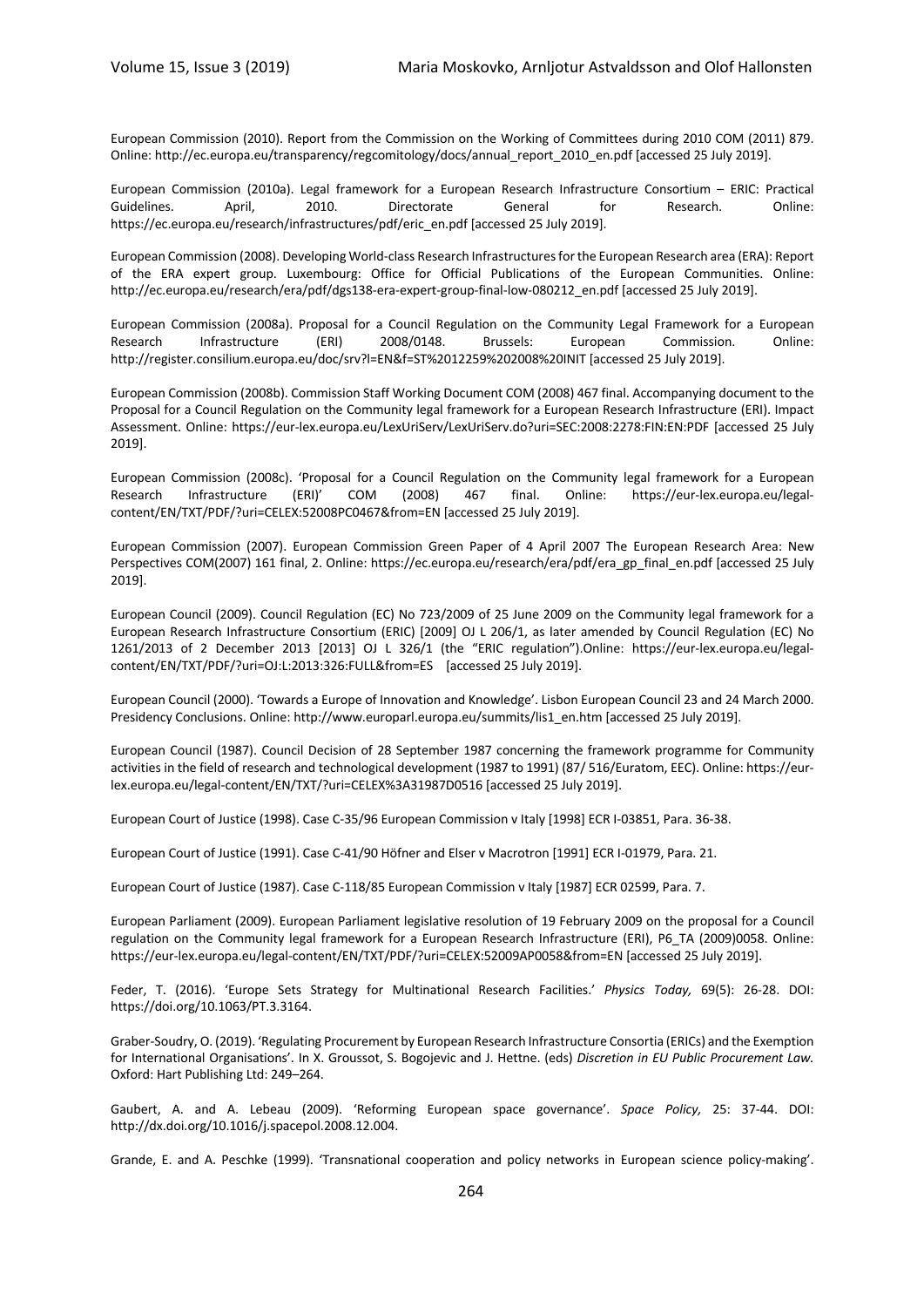*Research Policy,* 28: 43-61. DOI: https://doi.org/10.1016/S0048-7333(98)00099-7.

Hallonsten, O. (forthcoming 2020). 'Research infrastructures in Europe: The hype and the field'. *European Review.*

Hallonsten, O. (2016). *Big Science Transformed. Science, politics, and organization in Europe and the United States*. Basingstoke: Palgrave Macmillan.

Hallonsten, O. (2014). 'The Politics of European Collaboration in Big Science'. In M Mayer, M Carpes and R Knoblich (eds) *The Global Politics of Science and Technology, vol. 2*. Berlin: Springer: 31-47.

Hallonsten, O. (2012). 'Continuity and Change in the Politics of European Scientific Collaboration'. *Journal of Contemporary European Research,* 8(3): 300-319.

Hallonsten, O. and T. Heinze (2012). 'Institutional persistence through gradual adaptation: analysis of national laboratories in the USA and Germany'. *Science and Public Policy,* 39(4): 450-463. DOI: https://doi.org/10.1093/scipol/scs047.

Hoerber, T. C. (2009). 'The European Space Agency and the European Union: The Next Step on the Road to the Stars'. *Journal of Contemporary European Research,* 5(3): 405-414.

Krige, J. (2003). 'The Politics of European Scientific Collaboration.' in J Krige and D Pestre (eds) *Companion to Science in the Twentieth Century*. London: Routledge: 897-919.

Krige, J. and D. Pestre (1987). 'The how and the why of the birth of CERN.' In A Hermann, J Krige, U Mersits, and D Pestre (eds), *History of CERN. Volume I: Launching the European organization for nuclear research*. Amsterdam: North-Holland.

Lindström, M. and K. Kropp (2017). 'Understanding the Infrastructure of European Research Infrastructures - The Case of the European Social Survey (ESS-ERIC)'. *Science and Public Policy*, 44 (6): 855–864. DOI: https://doi.org/10.1093/scipol/scx018.

Merton, R. K. (1973). *The Sociology of Science*. Chicago: The University of Chicago Press.

Middlemas, K. (1995). *Orchestrating Europe: The Informal Politics of the European Union 1973-95*. London: Fontana Press.

Münch, R. (2014). *Academic Capitalism*. London: Routledge.

Öberg, J .(2016) 'Subsidiarity as a Limit to the Exercise of EU Competences'. *Yearbook of European Law*, 2016: 1-30. DOI: https://doi.org/10.1093/yel/yew027.

Papon, P. (2004). 'European Scientific Cooperation and Research Infrastructures: Past Tendencies and Future Prospects'. *Minerva,* 42: 61-76. DOI: http://dx.doi.org/10.1023/B:MINE.0000017700.63978.4a.

Pero, H. (2010). 'Research Infrastructures of Pan-European Interest: the EU and Global Issues'. *Nuclear Instruments and Methods in Physics Research,* Supplement: S69-S71: 626-627. DOI: https://doi.org/10.1016/j.nima.2010.06.206.

Perrow, C. (1991). 'A society of organizations'. *Theory and Society,* 20: 725-762.

Presthus, R. (1979). *The Organizational Society*. Basingstoke: Macmillan.

Reichel J., A.-S. Lind, M. Hansson (2014). 'ERIC: a New Governance Tool for Biobanking'. *European Journal of Human Genetics,* 22: 1055-1057. DOI: https://dx.doi.org/10.1038%2Fejhg.2014.6.

Ryan, L. (2015). 'Governance of EU Research Policy: Charting Forms of Scientific Democracy in the European Research Area'. *Science and Public Policy,* 42: 300-314. DOI: https://doi.org/10.1093/scipol/scu047.

Springfellow, A (2016). 'Esfri 2016 Plan a 'Reality Check''. *Research Professional*, 03 March 2016. Online: http://www.researchresearch.com/news/article/?articleId=1358536 [accessed 25 July 2019].

Tindemans, P (2009). 'Post-War Research, Education and Innovation Policy-making in Europe'. In H. Delanghe , U. Muldur and L. Soete (eds) *European Science and Technology Policy. Towards Integration for Fragmentation?* Cheltenham: Edward Elgar: 3-23.

Tindemans, P. (2000). 'New policies for research infrastructures in Europe, the Megascience Forum's experience as a guide: The ESS as the test.' Conference on Access to Research Infrastructures, Strasbourg, 18–20 September 2000.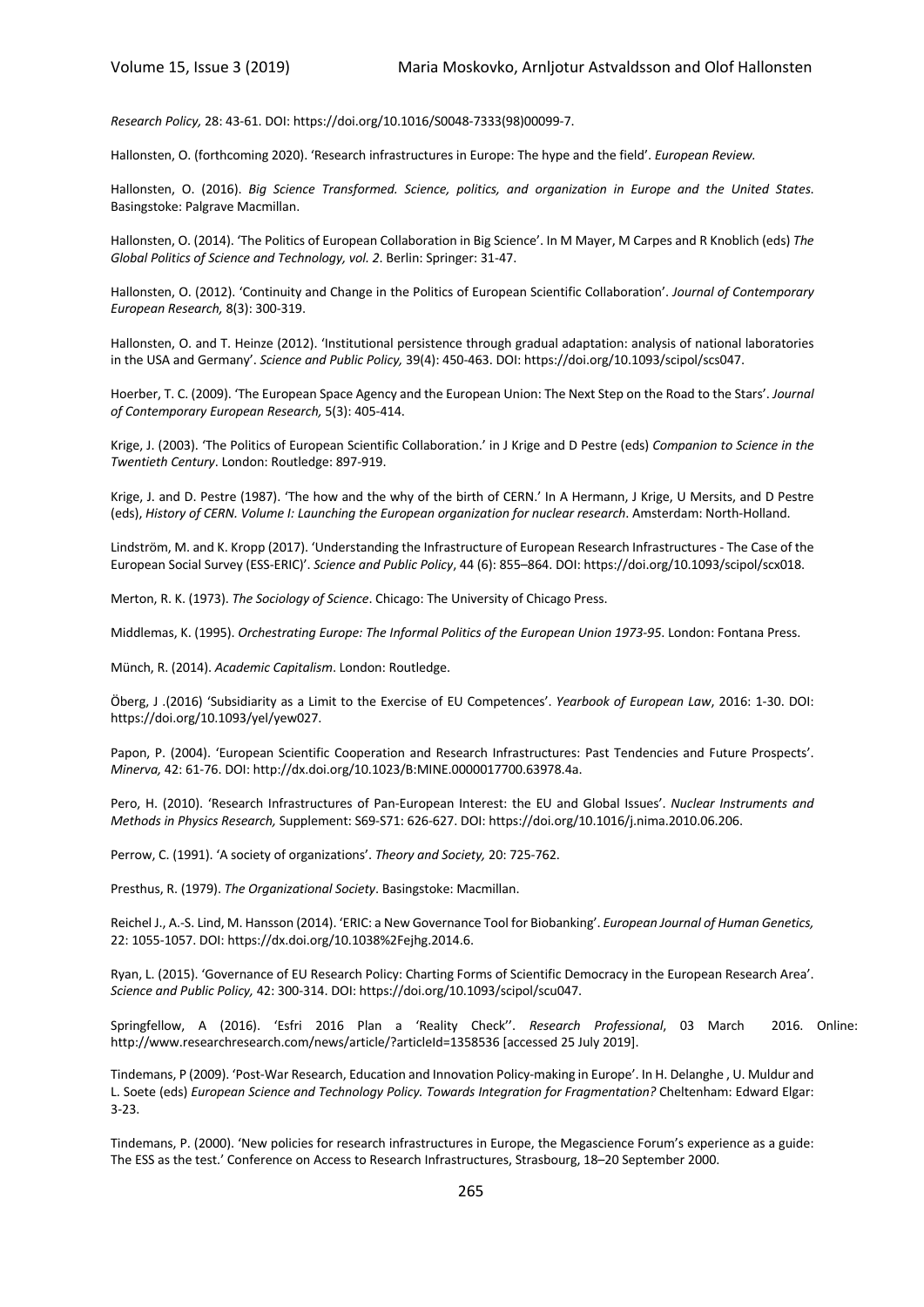UK Parliament (2019). European Research Infrastructure Consortia: Written question – 206259. 08 January 2019. Online: https://www.parliament.uk/business/publications/written-questions-answers-statements/writtenquestion/Commons/2019-01-08/206259/ [accessed 25 July 2019].

UK Statutory Instrument (2019). The European Research Infrastructure Consortium (Amendment) (EU Exit) Regulations 2019. Statutory Instruments 2019. No. 77. Exiting the European Union. Scientific Research. 16 January 2019. Online: http://www.legislation.gov.uk/uksi/2019/77/made [accessed 25 July 2019].

Whitley, R. (1984). *The Intellectual and Social Organization of the Sciences*. Oxford: Oxford University Press.

Yu, H., J. B. Wested and T. Minssen (2017). 'Innovation and intellectual property policies in European Research Infrastructure Consortia—Part I: The Case of the European Spallation Source ERIC'. *Journal of Intellectual Property Law and Practice,* 12(5): 384-397. DOI: https://doi.org/10.1093/jiplp/jpx022.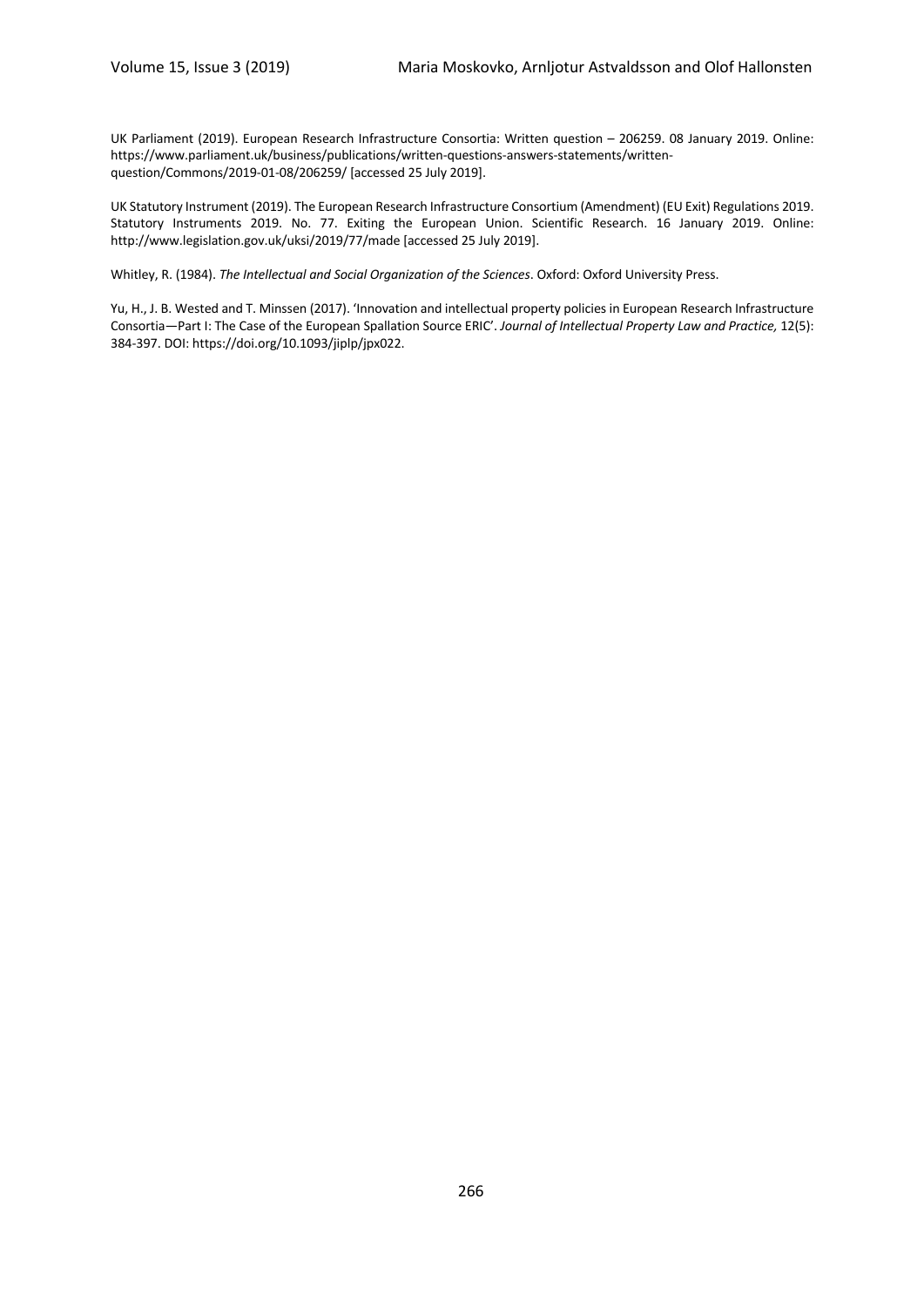#### **APPENDIX**

#### **Table 1: The twenty existing ERICs to date, in chronological order (as of 18 August 2019)**

| <b>Acronym</b> | <b>Full Name</b>                                                        | <b>ESFRI</b> area                    | <b>Statutory seat</b><br>(country) | <b>ERIC</b><br>status<br>granted | <b>Capital</b><br>value<br>(ME) | Oper.<br>costs<br>(ME) | No of<br>founding<br>member<br>states* |
|----------------|-------------------------------------------------------------------------|--------------------------------------|------------------------------------|----------------------------------|---------------------------------|------------------------|----------------------------------------|
| <b>SHARE</b>   | The Survey of Health, Ageing and Retirement in<br>Europe                | Social and Cultural<br>Innovation    | Munich (DE)                        | 2011                             | 250                             | 18                     | 5                                      |
| <b>CLARIN</b>  | Common Language Resources and Technology<br>Infrastructure              | Social and Cultural<br>Innovation    | Utrecht (NL)                       | 2012                             | n/a                             | 14                     | $9***$                                 |
| <b>EATRIS</b>  | European Infrastructure for Translational<br>Medicine                   | <b>Health and Food</b>               | Amsterdam (NL)                     | 2013                             | 500                             | 2.5                    | 8                                      |
| <b>ECRIN</b>   | European Clinical Research Infrastructure<br><b>Network</b>             | <b>Health and Food</b>               | London (UK)                        | 2013                             | 5                               | 5                      | 5                                      |
| <b>ESS</b>     | <b>European Social Survey</b>                                           | Social and Cultural<br>Innovation    | Graz (AT)                          | 2013                             | n/a                             | 2,5                    | 15                                     |
| <b>BBMRI</b>   | <b>Biobanking and Biomolecular Resources</b><br>Research Infrastructure | <b>Health and Food</b>               | Paris (FR)                         | 2014                             | 195                             | 3.5                    | 16                                     |
| EURO-ARGO      | EURO-ARGO                                                               | Environment                          | Brest (FR)                         | 2014                             | 10                              | 8                      | 9                                      |
| CERIC***       | Central European Research Infrastructure<br>Consortium                  | Physical sciences and<br>engineering | Trieste (IT)                       | 2014                             | 100                             | 10                     | $6\,$                                  |
| <b>DARIAH</b>  | Digital Research Infrastructure for the Arts and<br><b>Humanities</b>   | Social and Cultural<br>Innovation    | Paris (FR)                         | 2014                             | 4.3                             | 0.7                    | 15                                     |
| $JIVE***$      | Joint Institute for VLBI ERIC                                           | Physical sciences and<br>engineering | Dwingeloo (NL)                     | 2014                             | n/a                             | 2.5                    | $\overline{4}$                         |